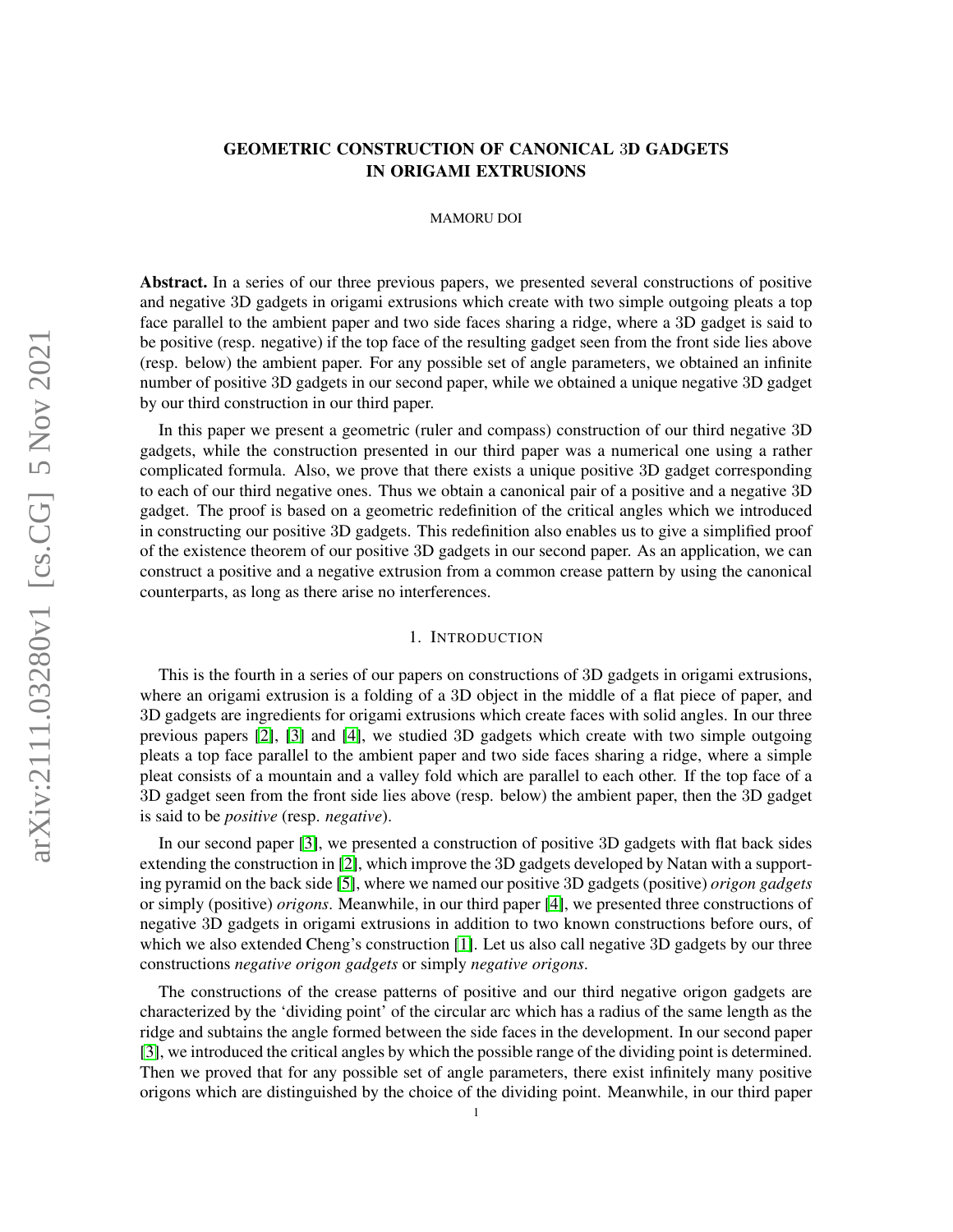we proved that for any possible set of angle parameters, our third construction provides a unique negative origon. Let us call a negative origon gadget uniquely obtained in our third construction a *canonical* negative origon (gadget). The unique dividing point for a canonical negative origon is specified by the rotation angle from either endpoint of the arc. However, the angle was not given geometrically but numerically by a rather complicated formula.

In this paper we present a geometric (ruler and compass) construction of canonical negative origon gadgets in Construction [3](#page-11-0).1. This solves the problem which came up in the conclusion of [\[4\]](#page-16-2). Also, we prove in Theorem [4](#page-14-0).1 that for any canonical negative origon gadget, there exists a positive one with the same set of angle parameters and the same choice of the dividing point as the negative one. This result yields a *canonical* positive origon among infinitely many compatible ones, and a *canonical pair* consisting of a positive and a negative origon which are both canonical and correspond to each other. The proof is done by showing that the dividing point lies in the range of constructibility of positive origons, which is determined by the critical angles. For this purpose, we give in Definition [2](#page-5-0).6 a geometric redefinition of the critical angles, which directly determines the range of constructibility. Using this redefinition, which is simpler than the original geometric definition and its numerical rephrasing given in [\[3\]](#page-16-1), we can give a simplified proof of the existence theorem of positive origons in Theorem 2.[16](#page-10-0).

As an application of canonical pairs, we can construct a positive and a negative extrusion made of origon gadgets from a common crease pattern by replacing each origon with its canonical counterpart.

<span id="page-1-0"></span>Convention 1.1. We will use the following conventions.

(1) As in our previous papers, we will use subscript  $\sigma$  for 'L' and 'R' standing for 'left' and 'right' respectively, and  $\sigma'$  for the other side of  $\sigma$ , that is,

$$
\sigma' = \begin{cases} R & \text{if } \sigma = L, \\ L & \text{if } \sigma = R. \end{cases}
$$

- (2) We will use 'development' for the flat piece of paper obtained by developing a 3D gadget, which includes not only the net of the extruded object but also the creases hidden behind after the folding.
- (3) We will determine the standard side from which a 3D gadget is seen so that the extruded faces lie above the ambient paper. Thus we will usually consider the development of a positive (resp. negative) gadget seen from the front (resp. back) side.
- (4) If we denote a circular arc with endpoints A and B by  $\overline{AB}$ , then we will regard the arc as swept *counterclockwise* from A to B.
- (5) If we denote an angle by  $\angle$ + $BAC$  (resp.  $\angle$ − $BAC$ ), then we will regard the angle as the rotation angle around A of the ray starting from A through B to the ray starting from A through  $C$  measured counterclockwise (resp. clockwise), which may take a negative value depending on the range of the angle under consideration.

To fix the conditions and the construction of typical points, lines and angles common to all of the later constructions of origon gadgets, we prepare the following.

<span id="page-1-1"></span>**Construction [1](#page-2-0).2.** We consider a net on a flat piece of paper as in Figure 1.3, where  $\alpha$ ,  $\beta_L$ ,  $\beta_R$ ,  $\gamma \in$  $(0, \pi)$ . We require the following conditions on  $\alpha$  (or  $\gamma$ ),  $\beta_L$ ,  $\beta_R$ ,  $\delta_L$  and  $\delta_R$ .

- (i)  $\alpha < \beta_L + \beta_R$ ,  $\beta_L < \alpha + \beta_R$  and  $\beta_R < \alpha + \beta_L$ , or equivalently,  $\beta_L + \gamma/2 < \pi$ ,  $\beta_R + \gamma/2 < \pi$ and  $\beta_{\rm L} + \beta_{\rm R} + \gamma/2 > \pi$ .
- (ii)  $\alpha + \beta_{\rm L} + \beta_{\rm R} < 2\pi$ , or equivalently,  $\gamma > 0$ .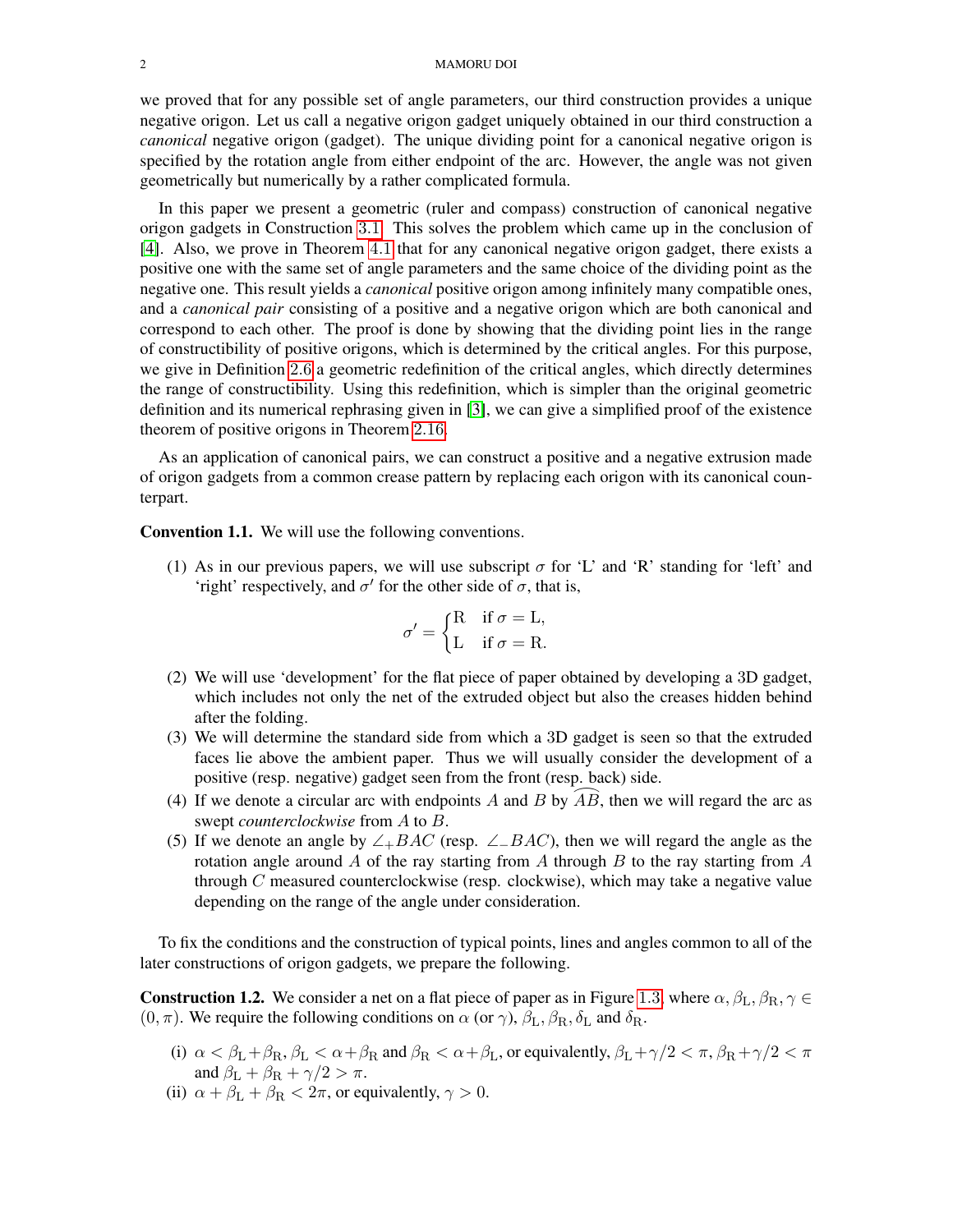To construct a negative gadget from the above net, we prescribe its simple outgoing pleats by introducing parameters  $\delta_{\sigma}$  for their changes from the direction of  $\overline{AB}_{\sigma}$  for  $\sigma = \text{L}, \text{R}$ , for which we further require the following conditions.

- (iii.a)  $\delta_{\rm L} \geq 0$  and  $\delta_{\rm R} \geq 0$ , where we take clockwise (resp. counterclockwise) direction as positive for  $\sigma = L$  (resp.  $\sigma = R$ ).
- (iii.b)  $\delta_{\rm L} < \beta_{\rm L}$  and  $\delta_{\rm L} < \beta_{\rm L}$ .
- (iii.c)  $\alpha + \beta_{\rm L} + \beta_{\rm R} \delta_{\rm L} \delta_{\rm R} > \pi$ , or equivalently,  $\gamma + \delta_{\rm L} + \delta_{\rm R} < \pi$ .

In particular, if  $\delta_{\rm L} = \delta_{\rm R} = 0$ , then conditions (iii.a)–(iii.c) are simplified as

(iii)  $\alpha + \beta_L + \beta_R > \pi$ , or equivalently,  $\gamma < \pi$ .

Then we construct the creases of simple pleats  $(\ell_L, m_L)$  and  $(\ell_R, m_R)$  consisting of a mountain and a valley fold parallel to each other, which we prescribe as the outgoing pleats of positive and negative origons as follows, where we regard  $\sigma$  as taking both L and R.

- (1) Draw a ray  $\ell_L$  starting from  $B_L$  and going to the direction of  $\overrightarrow{AB_L}$  followed by a clockwise rotation by δ<sub>L</sub>. Also, draw a ray  $\ell_R$  starting from  $B_R$  and going to the direction of  $\overrightarrow{AB_R}$ followed by a counterclockwise rotation by  $\delta_{\rm R}$ . Following Convention [1](#page-1-0).1, (5), we can also define  $\ell_L$  (resp.  $\ell_R$ ) as a ray starting from  $B_L$  (resp.  $B_R$ ) such that  $\angle_+ AB_L \ell_L = \pi - \delta_L$ (resp. ∠ $\angle$ ABR $\ell_R = \pi - \delta_R$ ).
- (2) Draw a perpendicular to  $\ell_{\sigma}$  through  $B_{\sigma}$  for both  $\sigma = L, R$ , letting C be the intersection point.
- (3) Draw a perpendicular bisector  $m_{\sigma}$  to segment  $B_{\sigma}C$  for both  $\sigma = L, R$ , letting P be the intersection point. Since P is the excenter of  $\triangle C B_L B_R$ , segment AP is a perpendicular bisector of segment  $B_{\rm L}B_{\rm R}$  and also a bisector of  $\angle B_{\rm L}AB_{\rm R}$ .

The resulting creases are shown as solid lines in Figure [1](#page-3-0).4.



<span id="page-2-0"></span>FIGURE 1.3. Net of a 3D object which we want to extrude with an origon gadget

**Remark 1.5.** Define  $\gamma_{\sigma} \in (-\pi/2, \pi/2)$  by  $\gamma_{\rm L} = \angle_{+}B_{\rm L}AC$  and  $\gamma_{\rm R} = \angle_{+}B_{\rm R}AC$ , so that we have  $\gamma_L + \gamma_R = \gamma$ . In our previous papers [\[2\]](#page-16-0), [\[3\]](#page-16-1) and [\[4\]](#page-16-2), we assumed  $\delta_{\sigma} < \pi/2$  in addition to  $\delta_{\sigma} < \beta_{\sigma}$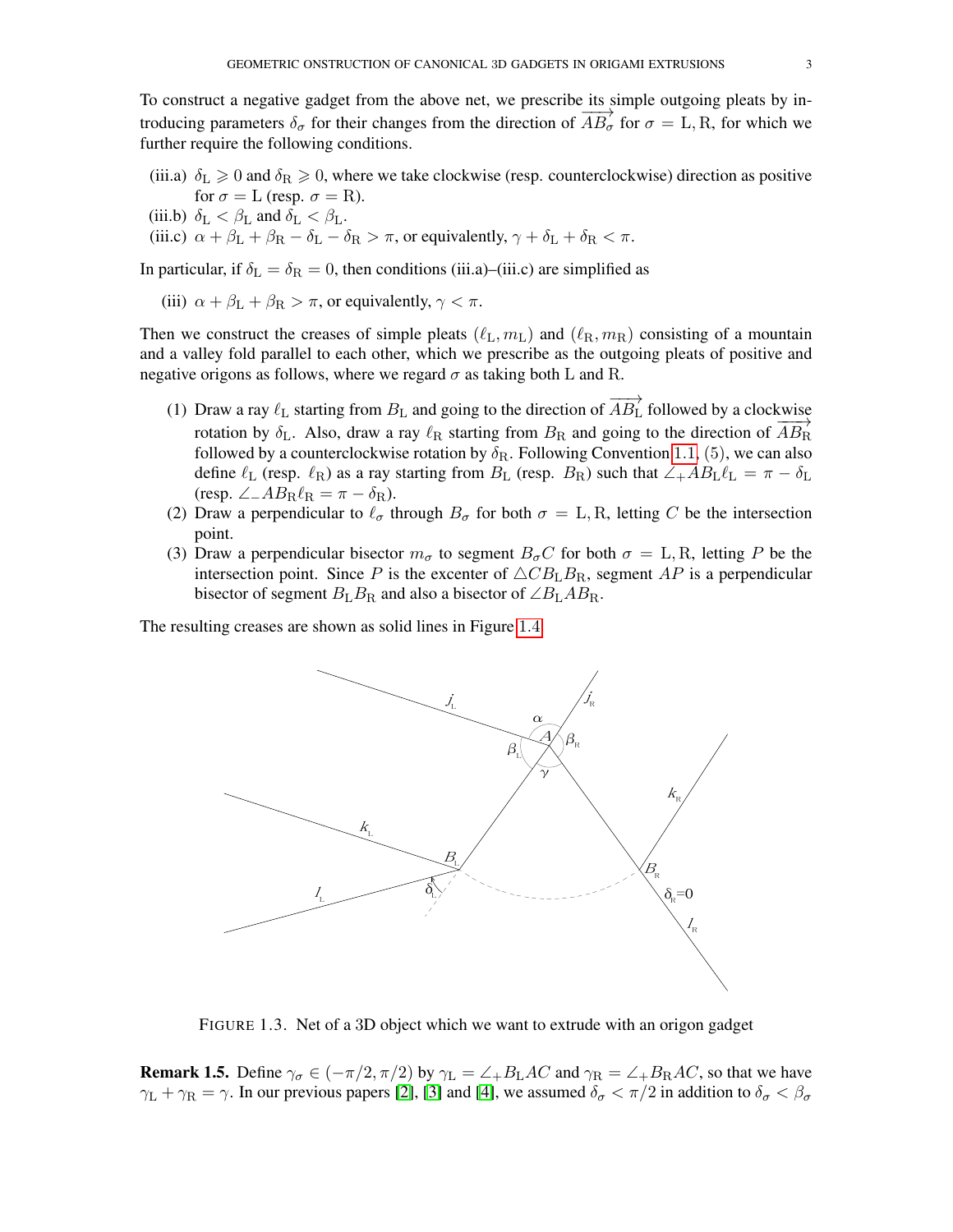

<span id="page-3-2"></span><span id="page-3-0"></span>FIGURE 1.4. Construction of creases of prescribed pleats for an origon gadget

in condition (iii.b). This was because angle  $\gamma_{\sigma}$  is given by

(1.1) 
$$
\tan \gamma_{\sigma} = \frac{1 - \cos \gamma + \sin \gamma \tan \delta_{\sigma'}}{\sin \gamma + \cos \gamma \tan \delta_{\sigma'} + \tan \delta_{\sigma}}, \text{ or}
$$

$$
\tan \left( \gamma_{\sigma} - \frac{\gamma}{2} \right) = \frac{\tan \delta_{\sigma'} - \tan \delta_{\sigma}}{2 + (\tan \delta_{\sigma} + \tan \delta_{\sigma'})/\tan(\gamma/2)},
$$

and we avoided the appearance of  $tan(\pi/2)$ . However, since we see from condition (iii.c) of Con-struction [1](#page-1-1).2 that  $\delta_L$  and  $\delta_R$  do not take  $\pi/2$  simultaneously, we can define tan  $\gamma_\sigma$  continuously even at  $\delta_{\sigma} = \pi/2$  or  $\delta_{\sigma'} = \pi/2$  by the limit of tan  $\gamma_{\sigma}$  as  $\delta_{\sigma} \to \pi/2$  or  $\delta_{\sigma'} \to \pi/2$ , so that we have

$$
\gamma_{\sigma} = \begin{cases} 0 & \text{if } \delta_{\sigma} = \pi/2, \\ \gamma & \text{if } \delta_{\sigma'} = \pi/2 \end{cases}
$$

as expected. Hence in this paper we will not assume  $\delta_{\sigma} < \pi/2$  in condition (iii.b). Note that  $\gamma_{\sigma} < 0$ holds if and only if  $\delta_{\sigma} > \pi/2$ , in which case we have  $\gamma_{\sigma'} = \gamma - \gamma_{\sigma} > \gamma$  and  $\delta_{\sigma'} < \pi/2$ .

We end this section with the organization of this paper. In Section [2](#page-3-1), we give in Definition [2](#page-5-0).6 a redefinition of critical angles originally introduced in [\[3\]](#page-16-1), and then recall the construction of positive origon gadgets in Construction [2](#page-6-0).8. Then after proving the equivalence of the original and the new definition of the critical angles in Theorem 2.[13](#page-9-0), we give in Theorem 2.[16](#page-10-0) a simplified proof of the existence theorem of positive origons using the new definition of critical angles. In Section [3](#page-11-1), we give in Construction [3](#page-11-0).1 a geometric (ruler and compass) construction of canonical negative origon gadgets. The equivalence of the original numerical and the new geometric definition of the canonical dividing point is proved in Theorem [3](#page-13-0).7. Then in Section [4](#page-14-1), we prove in Theorem [4](#page-14-0).1 the existence of canonical positive origons. Finally, Section [5](#page-16-5) gives our conclusion.

# 2. REDEFINITION OF THE CRITICAL ANGLES

<span id="page-3-1"></span>First we recall the original definition of the critical angles used in constructing positive origon gadgets, which is given in [\[3\]](#page-16-1), Definition 3.2.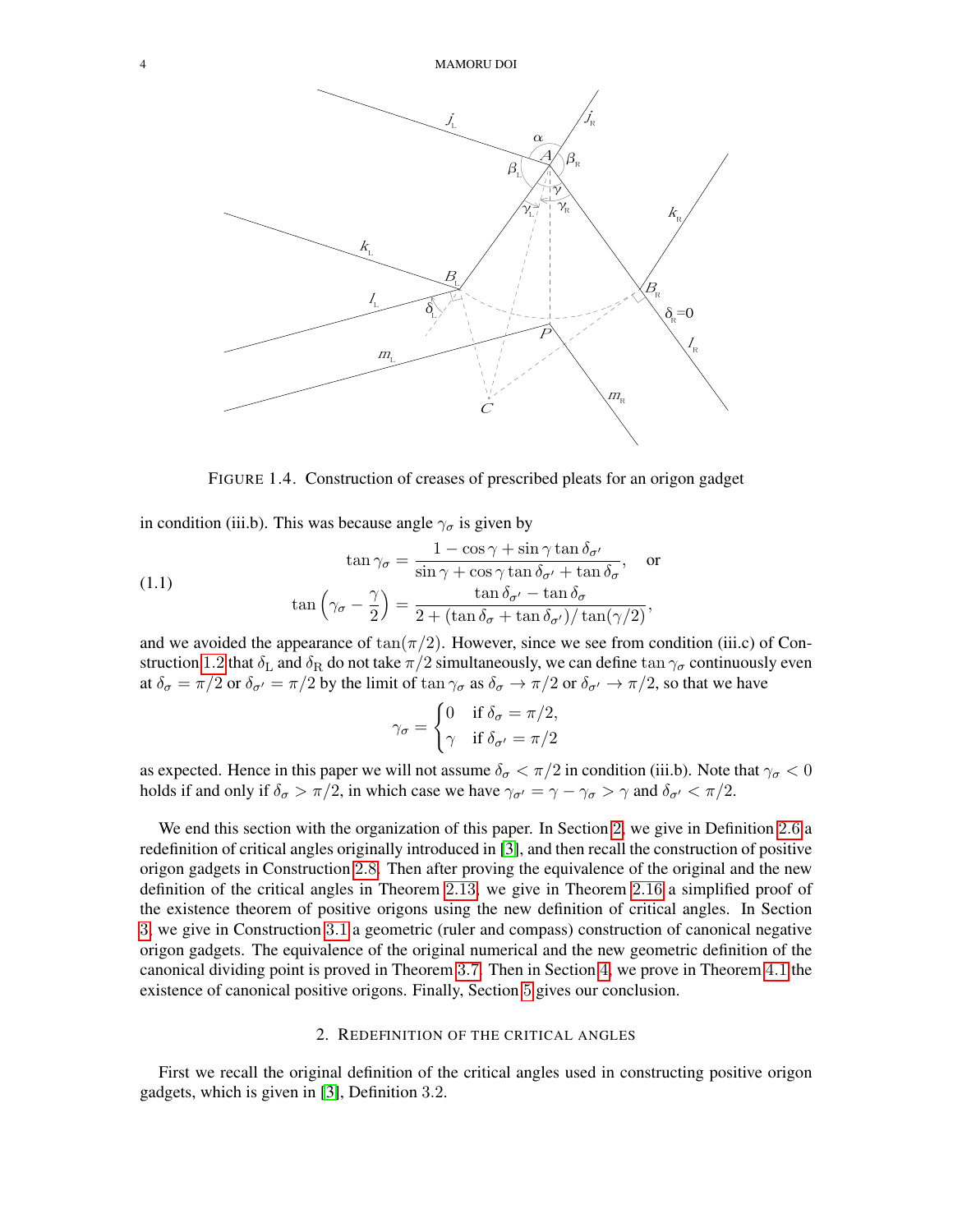<span id="page-4-0"></span>**Definition 2.[1](#page-3-0).** Consider a development as in Figure 1.4, for which we assume conditions (i), (ii) and (iii.a)–(iii.c) of Construction [1](#page-1-1).2. Then we define the *critical angles*  $\zeta_{\sigma} \in (0, \gamma/2]$  for  $\sigma = L, R$ by the following construction, where all procedures are done for both  $\sigma = L, R$ .

- (1) Draw a ray  $n_{\sigma}$  starting from  $B_{\sigma}$  and going inside ∠ $B_{\rm L}AB_{\rm R}$  so that ∠ $AB_{\sigma}n_{\sigma} = \pi \beta_{\sigma} +$  $\delta_{\sigma} < \pi$ .
- (2) Let  $Q_{\sigma}$  be the intersection point of ray  $n_{\sigma}$  and polygonal chain  $APm_{\sigma}$ .
- (3) Then we define the critical angle  $\zeta_{\sigma}$  by

$$
\zeta_\sigma = \angle B_\sigma A Q_\sigma.
$$

- (4) Let  $D_{\sigma}$  be a point in minor arc  $\widehat{B_{\text{L}}B_{\text{R}}}$  such that  $\angle B_{\sigma}AD_{\sigma} = 2\zeta_{\sigma}$ . Let us call  $D_{\sigma}$  a *critical dividing point*.
- (5) The critical angles  $\zeta_L, \zeta_R$  and the critical dividing points  $D_L, D_R$  constructed here are shown in Figure [2](#page-7-0).7, where the possible range of radius  $AD$  of minor arc  $B_{\rm L}B_{\rm R}$  with ted here are  $\stackrel{\frown}{B_{\text{L}}B_{\text{R}}}$  with center A is shaded, which is used in Construction [2](#page-6-0).8, (1).



FIGURE 2.2. Original construction of the critical angles  $\zeta_L, \zeta_R$  and the critical dividing points  $D_{\rm L}, D_{\rm R}$ 

The critical angles are also defined numerically by the following result.

<span id="page-4-1"></span>**Proposition [2](#page-4-0).3** ([\[3\]](#page-16-1), Proposition 3.6). *The critical angle*  $\zeta_{\sigma}$  *given in Definition* 2.1 *is numerically given by*

<span id="page-4-2"></span>(2.1) 
$$
\zeta_{\sigma} = \begin{cases} \tan^{-1} \left( \frac{1 - d_{\sigma}/c'}{1/c + 1/c' + (1 + d_{\sigma}/c)/b_{\sigma}} \right) & \text{if } \beta_{\sigma} + \gamma/2 + \delta_{\sigma'} \leq \pi, \\ \gamma/2 & \text{if } \beta_{\sigma} + \gamma/2 + \delta_{\sigma'} \geq \pi, \end{cases}
$$

*where we set*

 $b_{\sigma} = \tan(\beta_{\sigma} - \delta_{\sigma}), \quad c = \tan(\gamma/2), \quad c' = \tan(\gamma/2 + \delta_{\rm L} + \delta_{\rm R}), \quad \text{and } d_{\sigma} = \tan \delta_{\sigma}.$ *In particular, if*  $\delta_{\text{L}} = \delta_{\text{R}} = 0$ *, then we have*  $c = c' = \tan(\gamma/2)$  *and*  $d_{\text{L}} = d_{\text{R}} = 0$ *, so that* 

$$
\zeta_{\sigma} = \tan^{-1}\left(\frac{1}{2/\tan(\gamma/2) + 1/\tan\beta_{\sigma}}\right) < \frac{\gamma}{2}.
$$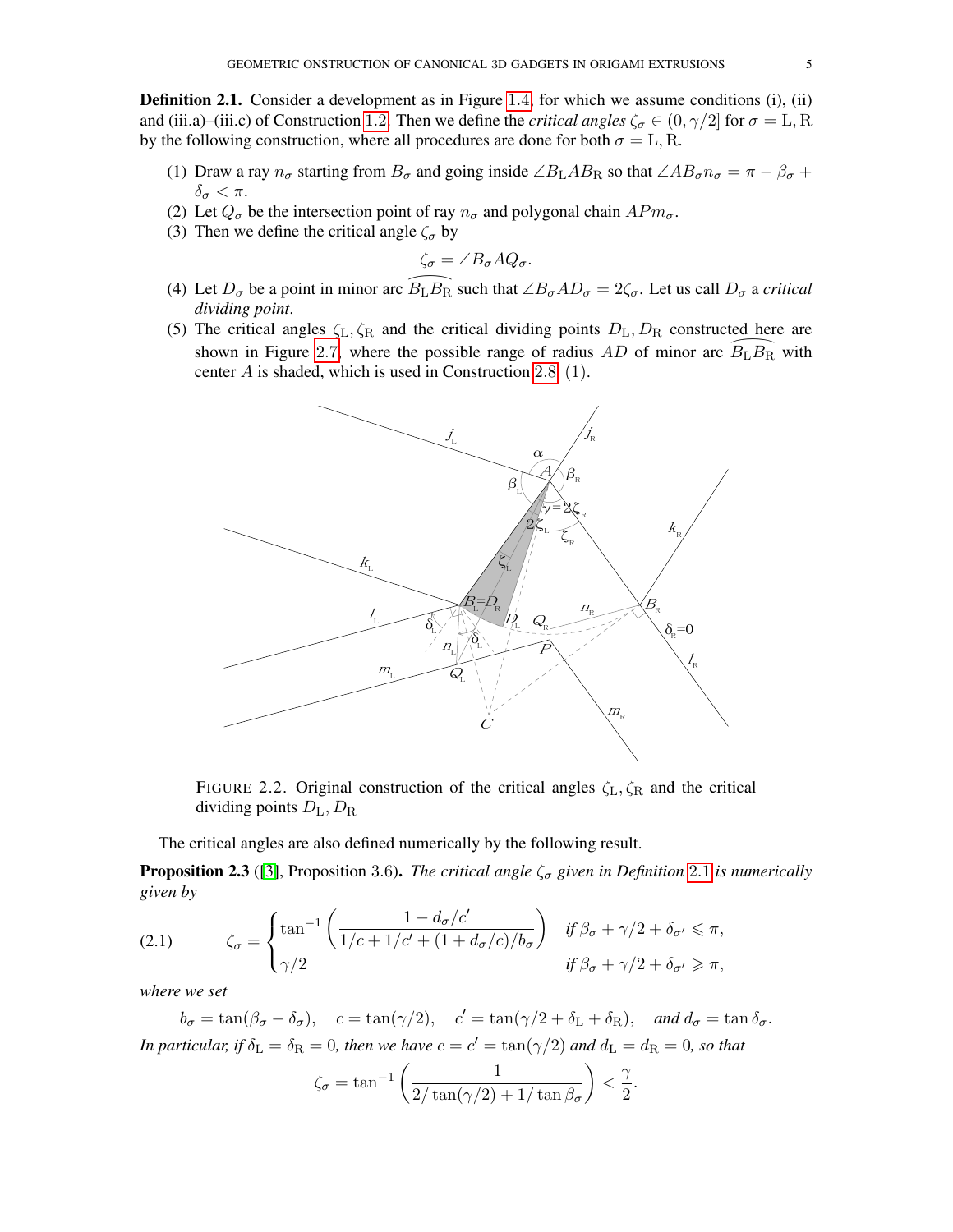#### 6 MAMORU DOI

To introduce a new geometric definition of the critical angles, we shall prepare the following.

<span id="page-5-1"></span>To introduce a new geometric definition of the critical angles, we shall prepare the following.<br>Definition 2.4. Let  $c_A$  be the circle with center A through  $B_L$  and  $B_R$ , and let  $\widehat{B_L B_R}$  (resp.  $\widehat{B_R B_L}$ ) be the minor (resp. major) arc of circle  $c_A$  with endpoints  $B_L$  and  $B_R$  (see Convention 1.1, (4)). We define angle functions  $\phi_\sigma$  on minor arc  $\widehat{B}_{\rm L} \widehat{B_{\rm R}}$  with range  $[0, \gamma]$  and  $\phi'_\sigma$  on major arc ther A through  $B_L$  $B_L$  $B_L$  and  $B_R$ , and let  $B_L B_R$  (resp.  $B_R B_L$ )<br>  $\overline{B_L} B_R$  with range  $[0, \gamma]$  and  $\phi'_\sigma$  on major arc  $\overline{B_R} B_L$  with range  $[0, 2\pi - \gamma]$  by

$$
-\gamma|\text{ by}
$$
\n
$$
\phi_{\sigma}(D) = \angle B_{\sigma}AD = \begin{cases}\n\angle_{+}B_{\sigma}AD & \text{if } \sigma = \text{L}, \\
\angle_{-}B_{\sigma}AD & \text{if } \sigma = \text{R}\n\end{cases} \text{ for } D \in \widehat{B_{\text{L}}}B_{\text{R}}, \text{ and}
$$
\n
$$
\phi_{\sigma}'(D) = \begin{cases}\n\angle_{-}B_{\sigma}AD & \text{if } \sigma = \text{L}, \\
\angle_{+}B_{\sigma}AD & \text{if } \sigma = \text{R}\n\end{cases} \text{ for } D \in \widehat{B_{\text{R}}}B_{\text{L}}.
$$

Then we have  $\phi_L + \phi_R = \gamma$  on minor arc  $\widehat{B_L B_R}$  and  $\phi'_L + \phi'_R = 2\pi - \gamma$  on major arc  $\widehat{B_R B_L}$ . We can regard  $\phi_{\sigma}$  (resp.  $\phi'_{\sigma}$ ) as a distance from  $B_{\sigma}$  on minor arc  $\overline{B_{\rm L}}B_{\rm R} = 2\pi - \gamma$  on major arc  $\widehat{B_{\rm R}}B_{\rm L}$ . We  $\widehat{B_{\rm L}}B_{\rm R}$  (resp. major arc  $\widehat{B_{\rm R}}B_{\rm L}$ ). Also, we define angle functions  $\psi_{\sigma}$  with range  $[-\gamma_{\sigma'}, 2\pi - \gamma_{\sigma'}]$  and  $\rho_{\sigma}$  on circle  $c_A$  by

$$
\psi_{\sigma}(D) = \begin{cases}\n\angle_{-CAD} & \text{if } \sigma = \text{L}, \\
\angle_{+CAD} & \text{if } \sigma = \text{R},\n\end{cases}
$$
 and  

$$
\rho_{\sigma}(D) = \angle ACB_{\sigma} - \angle DCB_{\sigma} = \begin{cases}\n\angle_{+ACD} & \text{if } \sigma = \text{L}, \\
\angle_{-ACD} & \text{if } \sigma = \text{R}.\n\end{cases}
$$

 $p_{\sigma}(D) = \angle ACD_{\sigma} = \angle DCD_{\sigma} - \angle ACD$  if  $\sigma = R$ .<br>Then we have  $\phi_{\sigma} + \psi_{\sigma} = \gamma_{\sigma}$  and  $\psi_{\rm L} + \psi_{\rm R} = 0$  on minor arc  $\widehat{B_{\rm L}B_{\rm R}}$ , and  $\rho_{\sigma}(\widehat{B_{\rm L}B_{\rm R}}) = [\gamma_{\sigma'} + \delta_{\sigma'} - \gamma_{\sigma'}]$  $\pi/2, \pi/2 - \gamma_{\sigma} - \delta_{\sigma}$ . Note that  $\rho_{\sigma}$  can be expressed in terms of  $\psi_{\sigma}$  by

<span id="page-5-2"></span>.

$$
\rho_{\sigma} = \frac{\sin \psi_{\sigma}}{r - \cos \psi_{\sigma}}
$$

where r is defined by  $r = |AC| / |AB|$  and represented in terms of  $\gamma_{\sigma}$  and  $\delta_{\sigma}$  by

(2.3) 
$$
r = \frac{1}{\cos \gamma_{\sigma} - \sin \gamma_{\sigma} \tan \delta_{\sigma}} \quad \text{for } \delta_{\sigma} \neq \frac{\pi}{2}.
$$

Thus if  $\delta_{\sigma} = \pi/2$ , then we have  $\delta_{\sigma'} \neq 0$  by condition (iii.c) of Construction [1](#page-1-1).2, so that

<span id="page-5-3"></span>
$$
r=\frac{1}{\cos\gamma-\sin\gamma\tan\delta_{\sigma'}}
$$

is well-defined. The angles defined here are shown in Figure [2](#page-6-1).5.

Now we shall give a new geometric definition of the critical angles.

<span id="page-5-0"></span>**Definition [2](#page-5-1).6.** We consider a net as in Figure [1](#page-2-0).3. As in Definition 2.4, let  $c<sub>A</sub>$  be a circle with **Definition 2.6.** We consider a net as in Figure 1.3. As in Definition 2.4, let  $c_A$  be a circle with center A through  $B_L$  and  $B_R$ ,  $\widehat{B_L B_R}$  and  $\widehat{B_R B_L}$  be a minor and a major arc of  $c_A$  respectively, and  $\phi_{\sigma}$ ,  $\phi'_{\sigma}$  be angle functions. Then we define the critical angles  $\zeta_{\sigma} \in (0, \gamma/2]$  for  $\sigma = L$ , R as follows, where we regard  $\sigma$  as taking both L and R.

- (1) Let  $D'_{\sigma}$  be the intersection point of circle  $c_A$  and a perpendicular to  $k_{\sigma}$  through  $B_{\sigma}$ . Equivalently, we can define a point  $D'_{\sigma}$  so that  $\phi'_{\sigma}(D'_{\sigma}) = 2\beta_{\sigma}$ . Then let  $B'$  be the intersection point of segments  $B_{\rm L}D_{\rm L}'$  and  $B_{\rm R}D_{\rm R}'$ . atently, we can define a point  $D_{\sigma}$  so that  $\varphi_{\sigma}(D_{\sigma}) = 2\rho_{\sigma}$ . Then let  $D$  be the intersection<br>point of segments  $B_{\rm L}D_{\rm L}'$  and  $B_{\rm R}D_{\rm R}'$ .<br>(2) Let  $B_{\sigma}'$  be the intersection point of major arc  $\widehat{B_{\$
- Alternatively, we can define a point  $B'_{\sigma}$  so that  $\phi'_{\sigma}(D'_{\sigma}) = 2\delta_{\sigma}$  by [\(2.10\)](#page-9-1) in Proposition 2.[15](#page-9-2). Alternatively, we can define a point  $B'_{\sigma}$  so that  $\phi'_{\sigma}(D'_{\sigma}) = 2\delta_{\sigma}$  by (2.10) in Proposition 2.15.<br>(3) If  $D'_{\sigma}$  lies between  $B'_{\underline{L}}$  and  $B'_{\underline{R}}$  in major arc  $\widehat{B_R B_L}$ , then we define  $D_{\sigma}$  to be t
- If  $D'_{\sigma}$  lies between  $B'_{\rm L}$  and  $B'_{\rm R}$  in major arc  $\widehat{B_{\rm R}B_{\rm L}}$ , then we define  $D_{\sigma}$  to be the intersection point of minor arc  $\widehat{B_{\rm L}B_{\rm R}}$  and segment  $CD'_{\sigma}$ . If  $D'_{\sigma}$  lies between  $B_{\sigma'}$  point of minor arc  $B_L B_R$  and segment  $CD'_\sigma$ . If  $D'_\sigma$  lies between  $B_{\sigma'}$  and  $B'_{\sigma'}$  in major arc  $\widehat{B_R B_L}$ , then we define  $D_\sigma = B_{\sigma'}$ . We call  $D_\sigma$  a *critical dividing point*. (We can also skip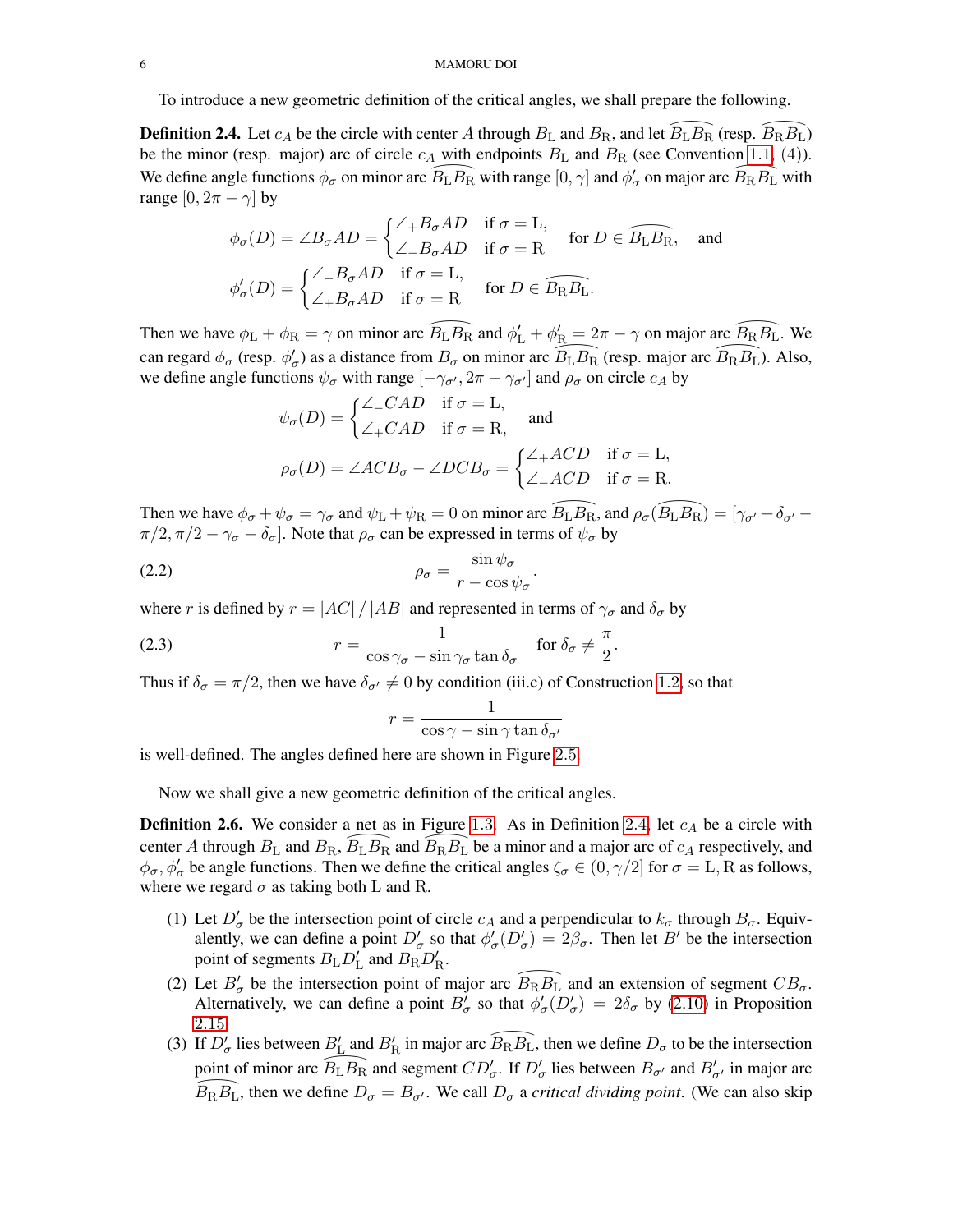

<span id="page-6-1"></span>FIGURE 2.5. Angles given in Definition [2](#page-5-1).4

procedure (2) and define  $D_{\sigma}$  as the intersection point of minor arc  $\widehat{B_{\text{L}}B_{\text{R}}}$  and segment  $CD'_{\sigma}$ if it exists, and  $B_{\sigma}$  otherwise, although the construction of  $B_{\sigma}$  in (2) tells us in advance procedure (2) and define  $D_{\sigma}$  as the intersection point of minor arc  $B_{\text{L}}B_{\text{R}}$  and segment  $CD_{\sigma}$  if it exists, and  $B_{\sigma'}$  otherwise, although the construction of  $B_{\sigma}$  in (2) tells us in advance whether seg condition that  $CD'_{\sigma}$  intersects  $\frac{\text{atmou}}{\text{B}_{\text{L}}\text{B}_{\text{R}}.}$ 

- (4) Then we define the critical angle  $\zeta_{\sigma}$  by  $\zeta_{\sigma} = \phi_{\sigma}(D_{\sigma})/2$ .
- (5) The critical angles  $\zeta_{\sigma}$  and the critical dividing points  $D_{\sigma}$  constructed here are shown in Figure [2](#page-7-0).7, where the possible range of radius AD of minor arc  $B_{\rm L}B_{\rm R}$  with center A is ucted here are shown in<br> $\widehat{B_{\text{L}}B_{\text{R}}}$  with center A is shaded, which is used in Construction [2](#page-6-0).8, (1).

shaded, which is used in Construction [2](#page-4-0).8, (1).<br>Definition 2.6 has advantages over Definition 2.1 in that it gives directly the possible range  $\widehat{D}_{\rm R} \widehat{D}_{\rm L}$ of the dividing point D used in Construction [2](#page-4-0).8, (1), and the construction of  $D'_{\sigma}$  in Definition 2.1 is simpler than that of  $Q_{\sigma}$  in Definition [2](#page-4-0).1. We will prove in Theorem 2.[13](#page-9-0) that the critical angles defined in Definitions [2](#page-4-0).1 and [2](#page-5-0).6 are identical.

Then the construction of positive origon gadgets is given as follows.

<span id="page-6-0"></span>Construction 2.8. Consider a development as in Figure [1](#page-3-0).4, for which we assume conditions (i), (ii) and (iii.a)–(iii.c) of Construction [1](#page-1-1).2. Then the crease pattern of a positive origon gadget with prescribed simple outgoing pleats  $(\ell_L, m_L)$  and  $(\ell_R, m_R)$  is constructed as follows, where we regard  $\sigma$  as taking both L and R.

- (1) Let  $\zeta_L$  and  $\zeta_R$  be the critical angles given in either Definition [2](#page-4-1).1, Proposition 2.3 or Def-inition [2](#page-4-0).6. Alternatively, let  $D_{\rm L}$  and  $D_{\rm R}$  be the points given in either Definition 2.1 or Definition [2](#page-5-0).6. Choose a *dividing point* D in minor arc  $B_{\rm L}B_{\rm R}$  with center A so that either mition 2.1, Proposition 2.3 or Def-<br>ts given in either Definition 2.1 or<br> $B_{\rm L}B_{\rm R}$  with center A so that either of the following conditions holds:
	- $\phi_{\sigma} = \phi_{\sigma}(D) = \angle B_{\sigma}AD$  satisfies

$$
\phi_{\mathbf{L}} \in [\gamma - 2\zeta_{\mathbf{R}}, 2\zeta_{\mathbf{L}}] \cap (0, \gamma), \text{ or equivalently, } \phi_{\mathbf{R}} \in [\gamma - 2\zeta_{\mathbf{L}}, 2\zeta_{\mathbf{R}}] \cap (0, \gamma); \text{ or}
$$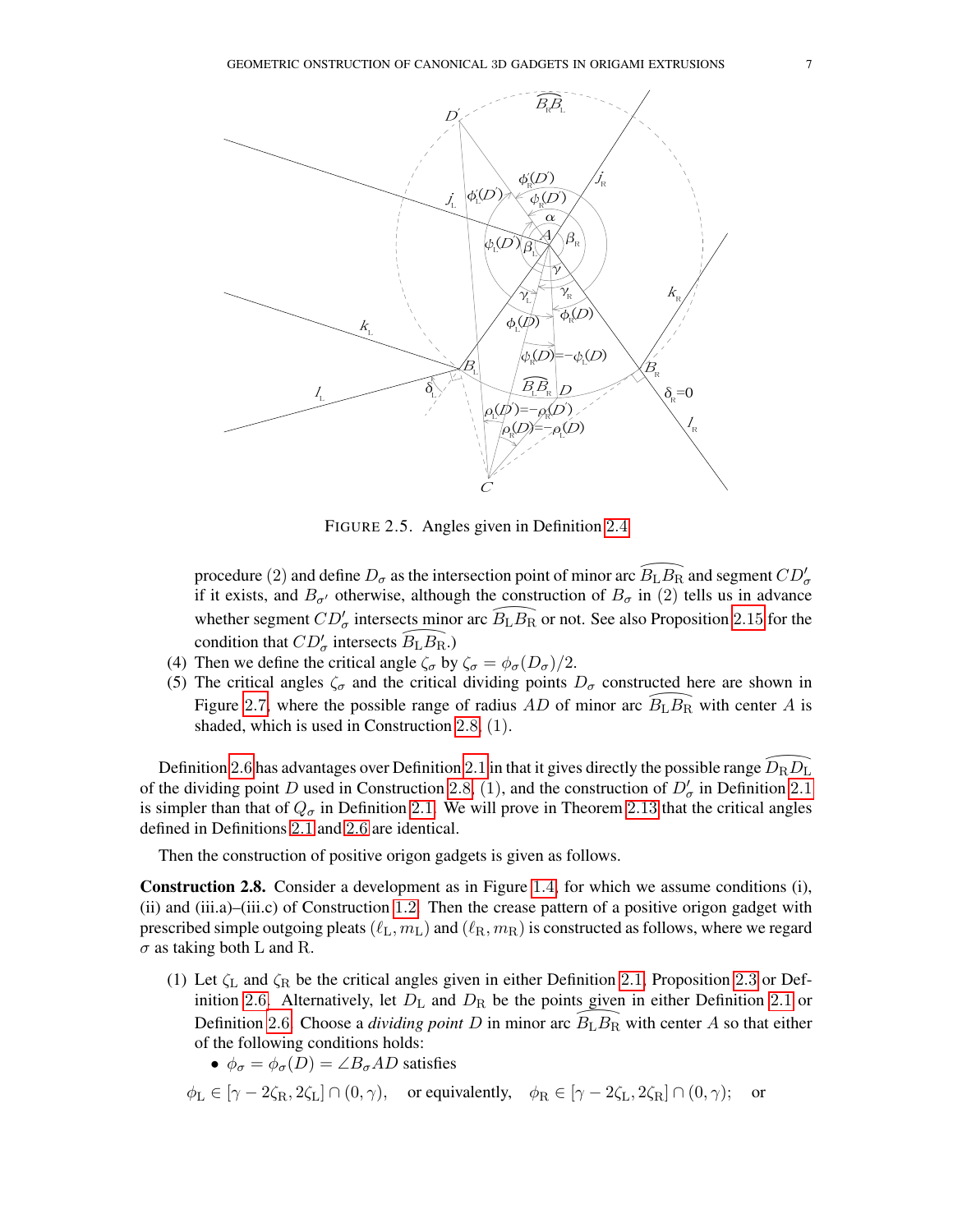

<span id="page-7-0"></span>FIGURE 2.7. New geometric construction of the critical angles  $\zeta_L$ ,  $\zeta_R$  and the critical dividing points  $D_{\rm L}, D_{\rm R}$ 

•  $D \in \widehat{D_{\rm R}D_{\rm L}} \setminus \{B_{\rm L}, B_{\rm R}\}.$ 

If  $\phi_{\sigma} = 2\zeta_{\sigma}$ , or equivalently,  $D = D_{\sigma}$  for either  $\sigma$ , then the resulting origon gadget is said to be *critical*.

- (2) Let  $E_{\sigma}$  be the intersection point of  $m_{\sigma}$  and the bisector of  $\angle B_{\sigma}AD_{c}$ , and redefine  $m_{\sigma}$  to be a ray starting from  $E_{\sigma}$  and going in the same direction as  $\ell_{\sigma}$ .
- (3) Determine a point  $G_{\sigma}$  on segment  $AE_{\sigma}$  such that  $\angle AB_{\sigma}G_{\sigma} = \pi \beta_{\sigma}$ .
- (4) If  $\delta_{\sigma} > 0$ , then determine a point  $H_{\sigma}$  on segment  $AE_{\sigma}$  such that  $\angle E_{\sigma}B_{\sigma}H_{\sigma} = \delta_{\sigma}$ .
- (5) The crease pattern is shown as the solid lines in Figure [2](#page-8-0).9 for a general case, and Figure 2.[10](#page-8-1) for a critical case. Also, the assignment of mountain and valley folds is given in Table 2.[11](#page-7-1).

|          | common                            | $\phi_{\sigma}/2 < \zeta_{\sigma}$ or $D \neq D_{\sigma}$ , and |                                         | $\phi_{\sigma}/2 = \zeta_{\sigma}$ or $D = D_{\sigma}$ , and |                                             |
|----------|-----------------------------------|-----------------------------------------------------------------|-----------------------------------------|--------------------------------------------------------------|---------------------------------------------|
|          | creases                           | $\delta_{\sigma}=0$                                             | $\delta_{\sigma} > 0$                   | $\delta_{\sigma}=0$                                          | $\delta_{\sigma} > 0$                       |
| mountain | $j_{\sigma}, \ell_{\sigma},$      | $B_{\sigma}G_{\sigma}$                                          |                                         | $B_{\sigma}E_{\sigma}=B_{\sigma}G_{\sigma}$ ,                | $B_{\sigma}E_{\sigma}$ ,                    |
| folds    | $AB_{\sigma}$ , AD                | $DE_{\sigma}$                                                   | $B_{\sigma}E_{\sigma}$ , DH $_{\sigma}$ | $DE_{\sigma} = DG_{\sigma}$                                  | $DG_{\sigma} = DH_{\sigma}$                 |
| valley   | $k_{\sigma}, m_{\sigma},$         | $DG_{\sigma}$                                                   |                                         |                                                              | $B_{\sigma}G_{\sigma}=B_{\sigma}H_{\sigma}$ |
| folds    | $AE_{\sigma}, E_{\rm L}E_{\rm R}$ |                                                                 | $B_{\sigma}H_{\sigma}$                  |                                                              |                                             |

<span id="page-7-1"></span>TABLE 2.11. Assignment of mountain and valley folds to a positive origon gadget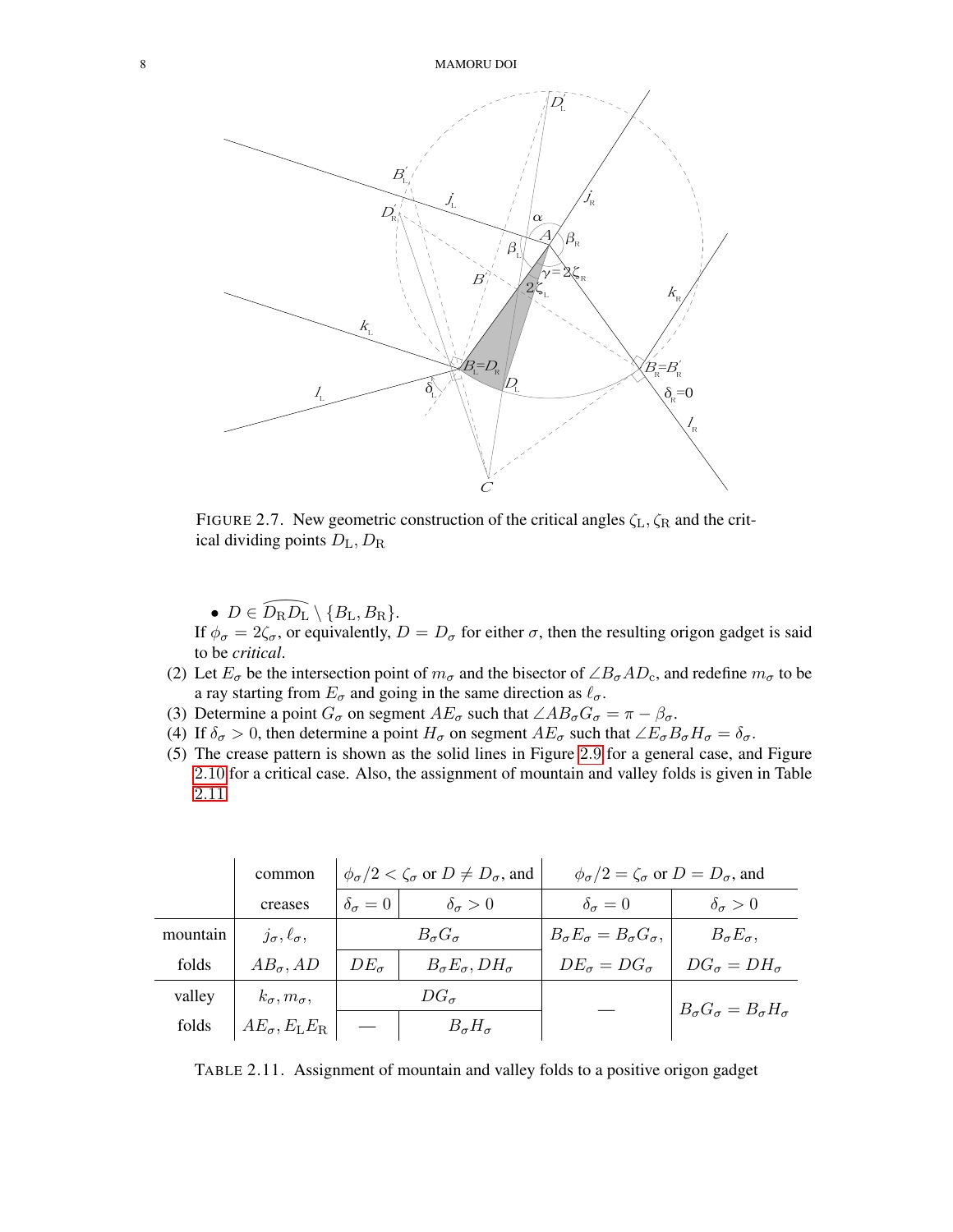

FIGURE 2.9. Crease pattern of a positive origon gadget, where the possible range of radius AD is shaded

<span id="page-8-0"></span>

<span id="page-8-2"></span><span id="page-8-1"></span>FIGURE 2.10. Crease pattern of a critical positive origon gadget with  $D = D_{\rm L}$ 

According to [\[3\]](#page-16-1), Setion 4, the condition that a positive origon gadget is constructible on the side of  $\sigma$  is given by

$$
\angle AB_{\sigma}E_{\sigma}\leq \beta_{\sigma}-\delta_{\sigma}.
$$

We can rewrite  $(2.4)$  to state the constructibility theorem of positive origons as follows.

<span id="page-8-3"></span>Theorem 2.12 ([\[3\]](#page-16-1), Theorems 4.1 and 4.3). *Let* D *be a dividing point chosen in procedure* (1) *of Construction* [2](#page-5-1).8*, and let*  $\phi_{\sigma} = \phi_{\sigma}(D)$ *,*  $\psi_{\sigma} = \psi_{\sigma}(D)$  *and*  $\rho_{\sigma} = \rho_{\sigma}(D)$  *be as in Definition* 2.4*. The constructibility condition* [\(2.4\)](#page-8-2) *of a positive origon gadget is equivalent to both of the following*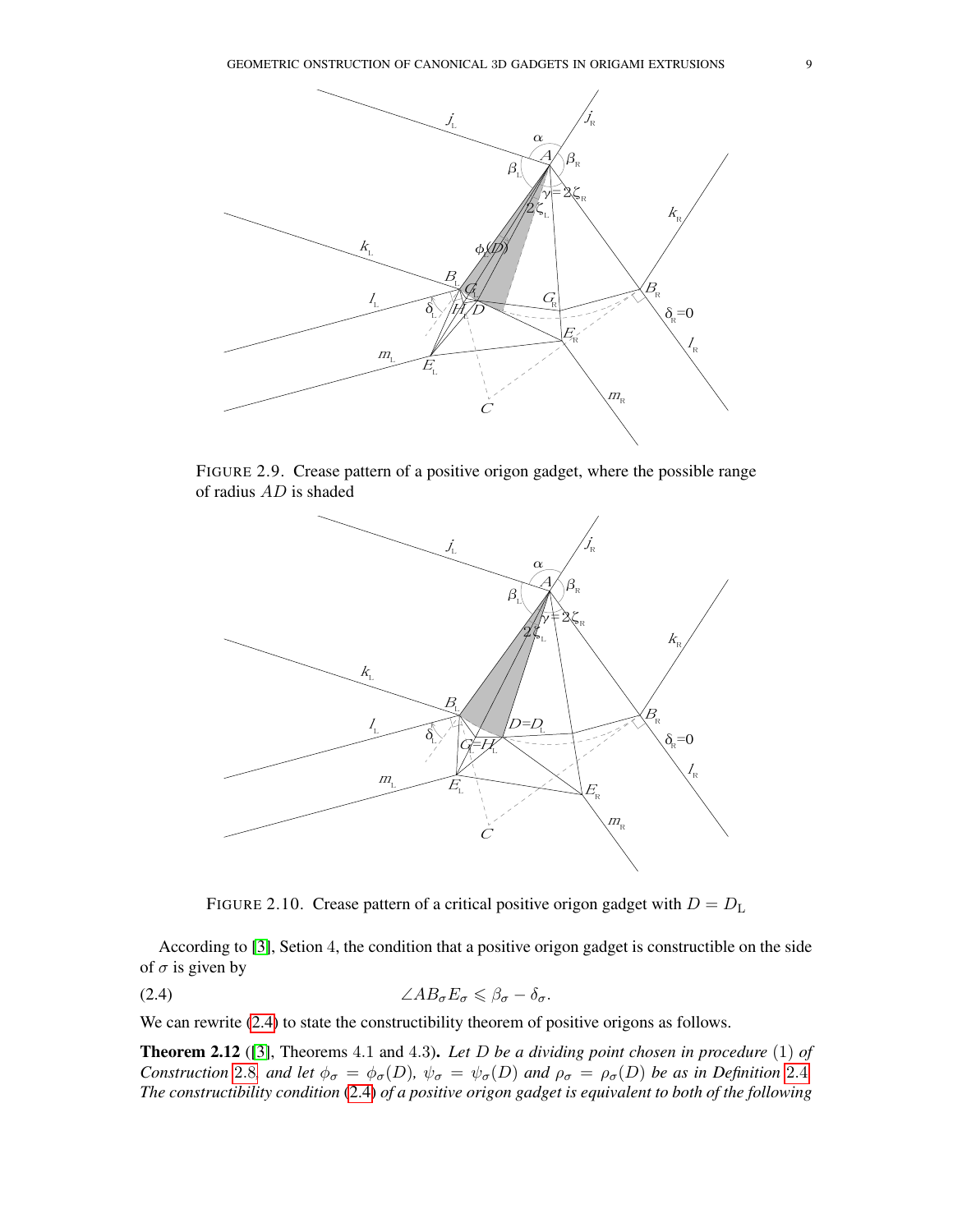*conditions:*

<span id="page-9-3"></span>
$$
\phi_{\sigma} \leqslant 2\zeta_{\sigma}; \quad \text{and}
$$

<span id="page-9-4"></span>(2.6) 
$$
\beta_{\sigma} + \frac{\gamma_{\sigma}}{2} + \frac{\psi_{\sigma}}{2} + \rho_{\sigma} \geqslant \frac{\pi}{2},
$$

*where* ζ<sup>σ</sup> *is the critical angle given either geometrically by Definition* [2](#page-4-0).1 *or* [2](#page-5-0).6*, or numerically by Proposition* [2](#page-4-1).3*. In particular, the equality of* [\(2.5\)](#page-9-3) *is equivalent to that of* [\(2.6\)](#page-9-4)*.*

<span id="page-9-0"></span>Theorem 2.13. *The critical angles* ζ<sup>L</sup> *and* ζ<sup>R</sup> *given in Definition* [2](#page-5-0).6 *are the same as those given in Definition* [2](#page-4-0).1*.*

To prove the theorem, we will use the following two results.

<span id="page-9-8"></span>To prove the theorem, we will use the following two results.<br>**Proposition [2](#page-5-0).14.** *Let*  $D'_{\sigma}$  *be a point in major arc*  $\widehat{B_R B_L}$  *with center A given in Definition* 2.6*,* **Proposition 2.14.** Let  $D'_{\sigma}$  be a point in major arc  $\widehat{B_R B_L}$  with center A given in Definition 2.6, (1), so that  $\phi'_{\sigma}(D'_{\sigma}) = 2\beta_{\sigma}$ . Suppose that there exists a point D in minor arc  $\widehat{B_L B_R}$  with center A *satisfying*

.

<span id="page-9-5"></span>(2.7) 
$$
\beta_{\sigma} + \frac{\gamma_{\sigma}}{2} + \frac{\psi_{\sigma}(D)}{2} + \rho_{\sigma}(D) = \frac{\pi}{2}
$$

*Then we have*  $\rho_{\sigma}(D) = \rho_{\sigma}(D'_{\sigma}).$ 

*Proof.* Let  $\psi_{\sigma} = \psi_{\sigma}(D)$  and  $\rho_{\sigma} = \rho_{\sigma}(D)$ . Define t and  $\tau$  by

<span id="page-9-6"></span>(2.8) 
$$
t = \tan \frac{\psi_{\sigma}}{2} \quad \text{and} \quad \tau = \tan \left( \frac{\pi}{2} - \beta_{\sigma} - \frac{\gamma_{\sigma}}{2} \right) = \frac{\cos(\beta_{\sigma} + \gamma_{\sigma}/2)}{\sin(\beta_{\sigma} + \gamma_{\sigma}/2)}.
$$

Recall from [\[3\]](#page-16-1), Theorem 4.3 that

(2.9) 
$$
\tan\left(\frac{\psi_{\sigma}}{2} + \rho_{\sigma}\right) = \frac{r+1}{r-1} \cdot \tan\frac{\psi_{\sigma}}{2}, \text{ so that } \tau = \frac{r+1}{r-1} \cdot t.
$$

Thus if D satisfies [\(2.7\)](#page-9-5), then we calculate  $\tan \rho_{\sigma}(D)$  using [\(2.2\)](#page-5-2), [\(2.8\)](#page-9-6) and [\(2.9\)](#page-9-7) as

<span id="page-9-7"></span>
$$
\tan \rho_{\sigma}(D) = \frac{\sin \psi_{\sigma}}{r - \cos \psi_{\sigma}} = \frac{2t/(1+t^2)}{r - (1-t^2)/(1+t^2)}
$$
  
= 
$$
\frac{2t}{(1+t^2)r - (1-t^2)} = \frac{2(r-1)/(r+1)}{(r-1) + (r-1)^2/(r+1)}
$$
  
= 
$$
\frac{2\tau}{r+1 + (r-1)\tau^2} = \frac{2\tau}{r(1+\tau^2) - (1-\tau^2)}
$$
  
= 
$$
\frac{2\tau}{r - (1-\tau^2)} = \frac{\sin(2\beta_{\sigma} + \gamma_{\sigma})}{r - \cos(2\beta_{\sigma} + \gamma_{\sigma})} = \tan \rho_{\sigma}(D_{\sigma}'),
$$

which gives  $\rho_{\sigma}(D) = \rho_{\sigma}(D'_{\sigma})$  as desired. This completes the proof of Proposition 2.[14](#page-9-8).

<span id="page-9-2"></span>which gives  $\rho_{\sigma}(D) = \rho_{\sigma}(D'_{\sigma})$  as desired. This completes the proof of Proposition 2.14.  $\Box$ <br>**Proposition 2.15.** *Let*  $D'_{\sigma}$  *and*  $B'_{\sigma}$  *be points in major arc*  $\widehat{B_R B_L}$  *with center A given in procedure* (1) *and* (2) *of Definition* [2](#page-5-0).6 *respectively. Then we have*

(2.10) 
$$
\phi'_{\sigma}(B'_{\sigma}) = 2\delta_{\sigma} < 2\beta_{\sigma} = \phi'_{\sigma}(D'_{\sigma}).
$$

Also, either one of the following cases holds for  $D'_\sigma$ :

- (i)  $\beta_{\sigma} + \gamma/2 + \delta_{\sigma'} = \pi$ , which holds if and only if  $\phi'_{\sigma'}(D'_{\sigma}) = \phi'_{\sigma'}(B'_{\sigma'}) = 2\delta_{\sigma'}$ , or equivalently,  $D'_{\sigma} = B'_{\sigma'};$
- (ii)  $\beta_{\sigma} + \gamma/2 + \delta_{\sigma'} < \pi$ , which holds if and only if

<span id="page-9-1"></span>
$$
\phi'_\sigma(B'_\sigma) < \phi'_\sigma(D'_\sigma) < \phi'_\sigma(B'_{\sigma'})
$$

 $\phi'_{\sigma}(B'_{\sigma}) < \phi'_{\sigma}(D'_{\sigma}) < \phi'_{\sigma}(B'_{\sigma'})$ <br>*or equivalently,*  $D'_{\sigma}$  lies strictly between  $B'_{\rm L}$  and  $B'_{\rm R}$  in major arc  $\widehat{B_{\rm R}B_{\rm L}}$ ; or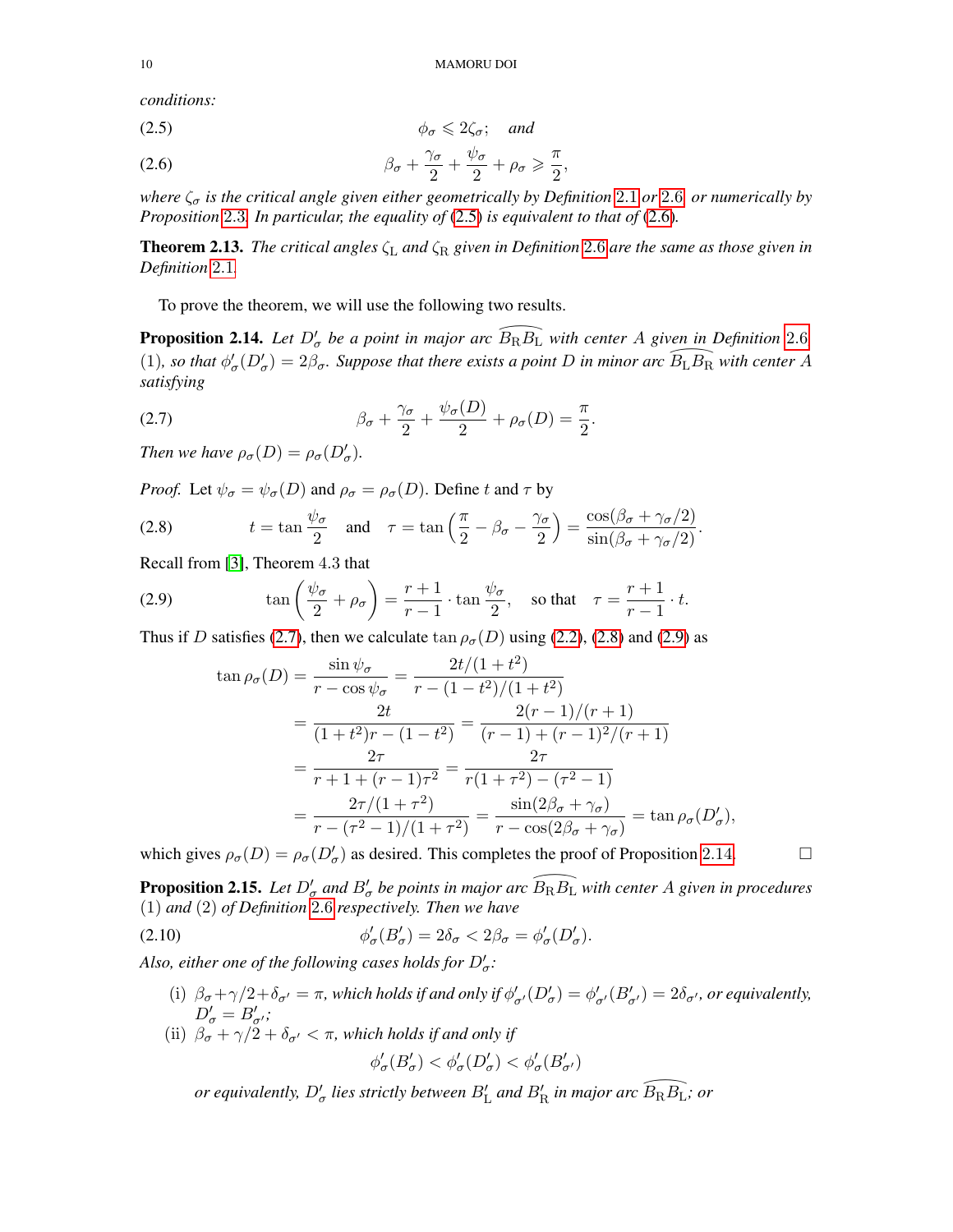(iii)  $\beta_{\sigma} + \gamma/2 + \delta_{\sigma'} > \pi$ , which holds if and only if

$$
0=\phi'_{\sigma'}(B_{\sigma'})<\phi'_{\sigma'}(D'_{\sigma})<\phi'_{\sigma'}(B'_{\sigma'}),
$$

 $0 = \phi'_{\sigma'}(B_{\sigma'}) < \phi'_{\sigma'}(D'_{\sigma}) < \phi'_{\sigma'}(B'_{\sigma'})$ ,<br>or equivalently,  $D'_{\sigma}$  lies strictly between  $B_{\sigma'}$  and  $B'_{\sigma'}$  in major arc  $\widehat{B_R B_L}$ .

*Proof.* Regarding [\(2.10\)](#page-9-1), the second equality is obvious from the construction of  $D'_{\sigma}$  in (1) of Definition [2](#page-5-0).6. Thus it suffices to prove the first equality because then the middle inequality follows from condition (iii.b) of Construction [1](#page-1-1).2. First suppose  $\delta_{\sigma} \le \pi/2$ , so that  $\gamma_{\sigma} \ge 0$ . Then we have

$$
\angle B_{\sigma} B'_{\sigma} A = \angle B'_{\sigma} B_{\sigma} A = \pi/2 - \delta_{\sigma},
$$

so that

$$
\phi'_{\sigma}(B'_{\sigma}) = \pi - \angle B_{\sigma}B'_{\sigma}A - \angle B'_{\sigma}B_{\sigma}A = 2\delta_{\sigma}.
$$

Next suppose  $\delta_{\sigma} < \pi/2$ , so that  $\gamma_{\sigma} < 0$ . Then we have

$$
\angle AB'_{\sigma}B_{\sigma} = \angle AB_{\sigma}B'_{\sigma} = \pi - \angle AB_{\sigma}C = \pi - (2\pi - (\pi/2 + \delta_{\sigma})) = \delta_{\sigma} - \pi/2,
$$

so that

$$
\phi'_{\sigma}(B'_{\sigma}) = 2\pi - \angle B_{\sigma}AB'_{\sigma} = 2\pi - (\pi - 2(\delta_{\sigma} - \pi/2)) = 2\delta_{\sigma}.
$$

Thus we proved [\(2.10\)](#page-9-1). Also, noting that  $\phi'_\sigma(D'_\sigma) = 2\beta_\sigma$ , we see that  $\phi'_\sigma(B'_{\sigma'}) \leq \phi'_\sigma(D'_\sigma)$  is equivalent to

$$
2\delta_{\sigma'} = \phi'_{\sigma'}(B'_{\sigma'}) \geq \phi'_{\sigma'}(D'_{\sigma})
$$
  
=  $(2\pi - \gamma) - \phi'_{\sigma}(D'_{\sigma}) = 2\pi - \gamma - 2\beta_{\sigma},$ 

which gives  $\beta_{\sigma} + \gamma/2 + \delta_{\sigma'} \geq \pi$ . Combining [\(2.10\)](#page-9-1) and  $\phi'_{\sigma} + \phi'_{\sigma'} = 2\pi - \gamma$ , we obtain the equivalent conditions for  $D'_{\sigma}$  in cases (i)–(iii). This completes the proof.

*Proof of Theorem* 2.[13](#page-9-0). Here let  $\zeta_{\sigma}$  be as in Definition [2](#page-4-0).1, so that  $\zeta_{\sigma}$  is given numerically by [\(2.1\)](#page-4-2) of Proposition [2](#page-5-0).3. Also, let  $D_{\sigma}$  be as in Definition 2.6. Then we shall prove that  $\phi_{\sigma}(D_{\sigma}) = 2\zeta_{\sigma}$ .

First suppose  $\beta_{\sigma} + \gamma/2 + \delta_{\sigma'} \ge \pi$  $\beta_{\sigma} + \gamma/2 + \delta_{\sigma'} \ge \pi$  $\beta_{\sigma} + \gamma/2 + \delta_{\sigma'} \ge \pi$ . Then Proposition 2.3 gives  $\zeta_{\sigma} = \gamma/2$ , while Proposition 2.[15](#page-9-2) gives  $D_{\sigma} = B_{\sigma'}$ , so that  $\phi_{\sigma}(D_{\sigma}) = \gamma$ . Thus we have  $\phi_{\sigma}(D_{\sigma}) = 2\zeta_{\sigma}$  as desired.

Next suppose  $\beta_{\sigma} + \gamma/2 + \delta_{\sigma'} < \pi$ . Then we see from Proposition 2.[15](#page-9-2) that  $D'_{\sigma}$  lies strictly Next suppose  $\beta_{\sigma} + \gamma/2 + \delta_{\sigma'} < \pi$  $\beta_{\sigma} + \gamma/2 + \delta_{\sigma'} < \pi$  $\beta_{\sigma} + \gamma/2 + \delta_{\sigma'} < \pi$ . Then we see from Proposition 2.15 that  $D'_{\sigma}$  lies strictly between  $B'_{\rm L}$  and  $B'_{\rm R}$  in major arc  $\widehat{B}_{\rm R}B_{\rm L}$ , so that  $\phi_{\sigma}(D_{\sigma}) \in (0, \gamma)$ . Meanwhile, Definition 2.1 or Proposition [2](#page-4-1).3 gives that  $\zeta_{\sigma} \in (0, \gamma/2)$ . Now let D be a point in minor arc  $\widehat{B}_{L} \widehat{B_{R}}$  such that  $\overline{B_{\rm L}B_{\rm R}}$  such that  $\phi_{\sigma}(D) = 2\zeta_{\sigma} \in (0, \gamma)$ . Then it follows from Theorem 2.[12](#page-8-3) that D satisfies

$$
\beta_{\sigma} + \frac{\gamma_{\sigma}}{2} + \frac{\psi_{\sigma}(D)}{2} + \rho_{\sigma}(D) = \frac{\pi}{2},
$$

so that we have  $\rho_{\sigma}(D) = \rho_{\sigma}(D'_{\sigma})$  by Proposition 2.[14](#page-9-8). Since  $D_{\sigma}$  also satisfies  $\rho_{\sigma}(D_{\sigma}) = \rho_{\sigma}(D'_{\sigma})$ , so that we have  $\rho_{\sigma}(D) = \rho_{\sigma}(D_{\sigma}')$  by Proposition 2.14. Since  $D_{\sigma}$  also satisfies  $\rho_{\sigma}(D_{\sigma}) = \rho_{\sigma}(D_{\sigma}')$ ,<br>we must have  $D_{\sigma} = D$  from the monotonicity of  $\rho_{\sigma}$  on minor arc  $\widehat{B_{\rm L}}\widehat{B_{\rm R}}$ . Hence we ha  $2\zeta_{\sigma}$  as desired.

This completes the proof of Theorem 2.[13](#page-9-0).

$$
\Box
$$

Now we recall the following existence theorem of positive origons.

<span id="page-10-0"></span>**Theorem [2](#page-4-0).16** ([\[3\]](#page-16-1), Theorem 4.6). *The critical angles*  $\zeta_L$  *and*  $\zeta_R$  *given in either Definition* 2.1*, Proposition* [2](#page-5-0).3 *or Definition* 2.6 *always satisfy*  $\zeta_L + \zeta_R > \gamma/2$ *. Equivalently, the critical dividing points*  $D_L$  *and*  $D_R$  *given in Definition* [2](#page-5-0).1 *or* 2.6 *always satisfy*  $0 \le \phi_L(D_R) < \phi_L(D_L) \le \gamma$  $(and also 0 \leq \phi_{\rm R}(D_{\rm L}) < \phi_{\rm R}(D_{\rm R}) \leq \gamma$ ). Thus intervals  $[\phi_{\rm L}(D_{\rm R}), \phi_{\rm L}(D_{\rm L})] \cap (0, \gamma) = [\gamma - \gamma]$  $2\zeta_{\rm R}$ ,  $2\zeta_{\rm L}$   $\cap$   $(0,\gamma)$  *and*  $[\phi_{\rm L}(D_{\rm R}), \phi_{\rm L}(D_{\rm L})] \cap (0,\gamma) = [\gamma - 2\zeta_{\rm L}, 2\zeta_{\rm R}] \cap (0,\gamma)$  *given in procedure* (1) *of Construction* [2](#page-6-0).8 *include infinitely many points.*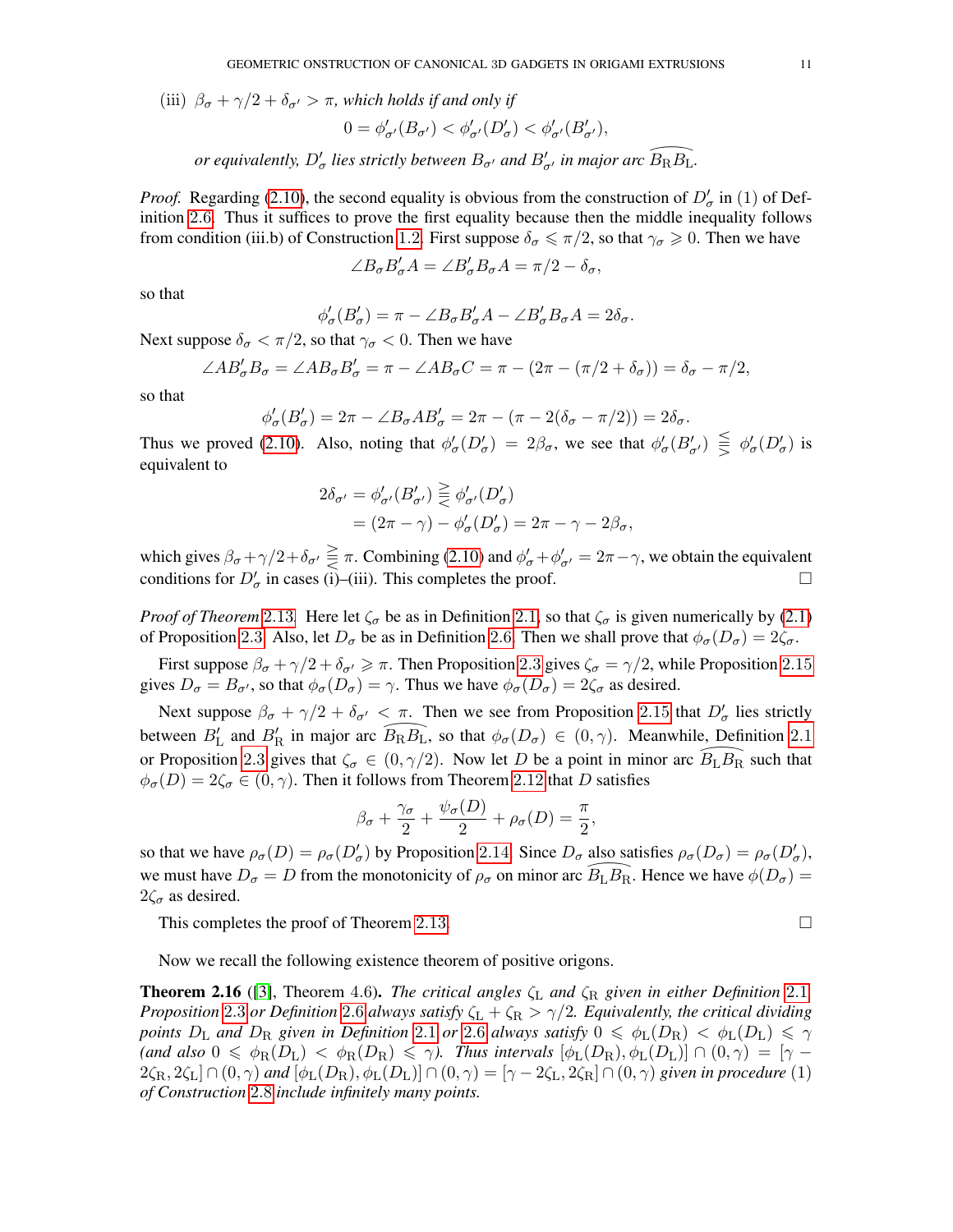Here we shall give a geometric proof of this theorem using Definition [2](#page-5-0).6, which simplifies the two proofs given in [\[3\]](#page-16-1).

*Proof.* It suffices to prove that  $\phi_L(D_R) < \phi_L(D_L)$ . Since we see from (1) of Definition [2](#page-5-0).6 that  $\phi'_{\rm L}(D'_{\rm L}) = 2\beta_{\rm L}$  and  $\phi'_{\rm R}(D'_{\rm R}) = 2\beta_{\rm R}$ , we have

<span id="page-11-2"></span>
$$
(2.11) \t\t \phi'_{L}(D'_{L}) - \phi'_{L}(D'_{R}) = 2\beta_{L} - (2\pi - \gamma - 2\beta_{R}) = 2(\beta_{L} + \beta_{R} + \gamma/2 - \pi) > 0
$$

by condition (i) of Construction [1](#page-1-1).2.

Now suppose  $\beta_L + \gamma/2 + \delta_R \geq \pi$ . Then by Proposition 2.[15](#page-9-2), we have  $\phi_L(D_L) = \gamma$  and  $\phi_L(D_R) = \gamma - \phi_R(D_R) \in [0, \gamma)$ , so that  $\phi_L(D_R) < \phi_L(D_L)$ . Next suppose  $\beta_R + \gamma/2 + \delta_L \ge \pi$ . Then we also have  $0 = \phi_L(D_R) < \phi_L(D_L)$  in the same way. Finally, suppose  $\beta_{\sigma} + \gamma/2 + \delta_{\sigma'} < \pi$ for both  $\sigma = L, R$ . Then we have  $\phi'_{L}(B'_{L}) < \phi'_{L}(D'_{R}) < \phi'_{L}(D'_{L}) < \phi'_{L}(B'_{R})$  by [\(2.11\)](#page-11-2) and Proposition 2.[15](#page-9-2), (ii), which leads to  $0 < \phi_L(D_R) < \phi_L(D_L) < \gamma$ . This completes the proof of Theorem 2.[16](#page-10-0).  $\Box$ 

## 3. GEOMETRIC CONSTRUCTION OF CANONICAL NEGATIVE ORIGON GADGETS

<span id="page-11-1"></span>We begin with a geometric (ruler and compass) construction of negative origon gadgets.

<span id="page-11-0"></span>Construction 3.1. Consider a development as in Figure [1](#page-3-0).4, for which we require condition (i), (ii) and (iii.a)–(iii.c) of Construction [1](#page-1-1).2, where the development is seen from the back side according to Convention [1](#page-1-0).1, (3).

Then the crease pattern of a canonical negative origon gadget with prescribed simple outgoing pleats  $(\ell_L, m_L)$  and  $(\ell_R, m_R)$  is constructed as follows, where we regard  $\sigma$  as taking both L and R.

- ts ( $\ell_L, m_L$ ) and ( $\ell_R, m_R$ ) is constructed as follows, where we regard  $\sigma$  as taking both L and R.<br>(1) Determine the *canonical dividing point*  $D_c$  in minor arc  $\widehat{B_L B_R}$  with center A either geometrically here or numerically in  $(1')$ . Let  $B'$  be the intersection point of a perpendicular through  $B_{\rm L}$  to  $k_{\rm L}$  and a perpendicular through  $B_{\rm R}$  to  $k_{\rm R}$ . Then  $D_{\rm c}$  is determined as the intersection point of segment  $B'C$  and minor arc  $B<sub>L</sub>B<sub>R</sub>$ .  $B_{\rm R}$  to  $k$ <br> $\widehat{B_{\rm L}}\widehat{B_{\rm R}}$ . through  $D_{\rm L}$  to  $\kappa_{\rm L}$  and a perpendicular through  $D_{\rm R}$  to  $\kappa_{\rm R}$ . Then  $D_{\rm c}$  is determined as the intersection point of segment  $B'C$  and minor arc  $\overline{B_{\rm L}}B_{\rm R}$  with center A such that  $\rho_{\rm L}$  =
- $\angle B_{\rm L}CA \angle B_{\rm L}CD_{\rm c}$  and  $\psi_{\rm L} = \angle B_{\rm L}AC \angle B_{\rm L}AD_{\rm c}$  are calculated using either Theorem [3](#page-13-3).5 or equations [\(3.4\)](#page-13-1), [\(3.5\)](#page-13-2) in Proposition 3.8, or alternatively,  $\angle B_{\rm L}CD_{\rm c}$  is calculated using [\(3.4\)](#page-13-1) in Proposition [3](#page-13-3).8.
- (2) Let  $E_{\sigma}$  be the intersection point of  $m_{\sigma}$  and the bisector of  $\angle B_{\sigma}AD_{c}$ , and redefine  $m_{\sigma}$  to be a ray starting from  $E_{\sigma}$  and going in the same direction as  $\ell_{\sigma}$ .
- (3) Draw a parallel to segment  $E_L E_R$  through  $D_c$ , letting  $G'_{\sigma}$  be the intersection point of the parallel and segment  $AE_{\sigma}$ .
- (4) Draw a parallel to segment  $E_{\rm L}E_{\rm R}$  through C, letting  $P_{\sigma}$  be the intersection point of the parallel and ray  $m_{\sigma}$ .
- (5) The desired crease pattern is shown as the solid lines in Figure [3](#page-12-1).2, and the assignment of mountain and valley folds is given in Table [3](#page-11-3).3.

<span id="page-11-3"></span>

| mountain folds $ j_{\sigma}, m_{\sigma}, AE_{\sigma}, B_{\sigma}G'_{\sigma}, B_{\sigma}P_{\sigma}, E_{\rm L}E_{\rm R}$         |
|--------------------------------------------------------------------------------------------------------------------------------|
| valley folds $\Big  k_{\sigma}, \ell_{\sigma}, AB_{\sigma}, B_{\sigma} E_{\sigma}, G'_{\rm L} G'_{\rm R}, P_{\rm L} P_{\rm R}$ |

TABLE 3.3. Assignment of mountain and valley folds to a canonical negative origon gadget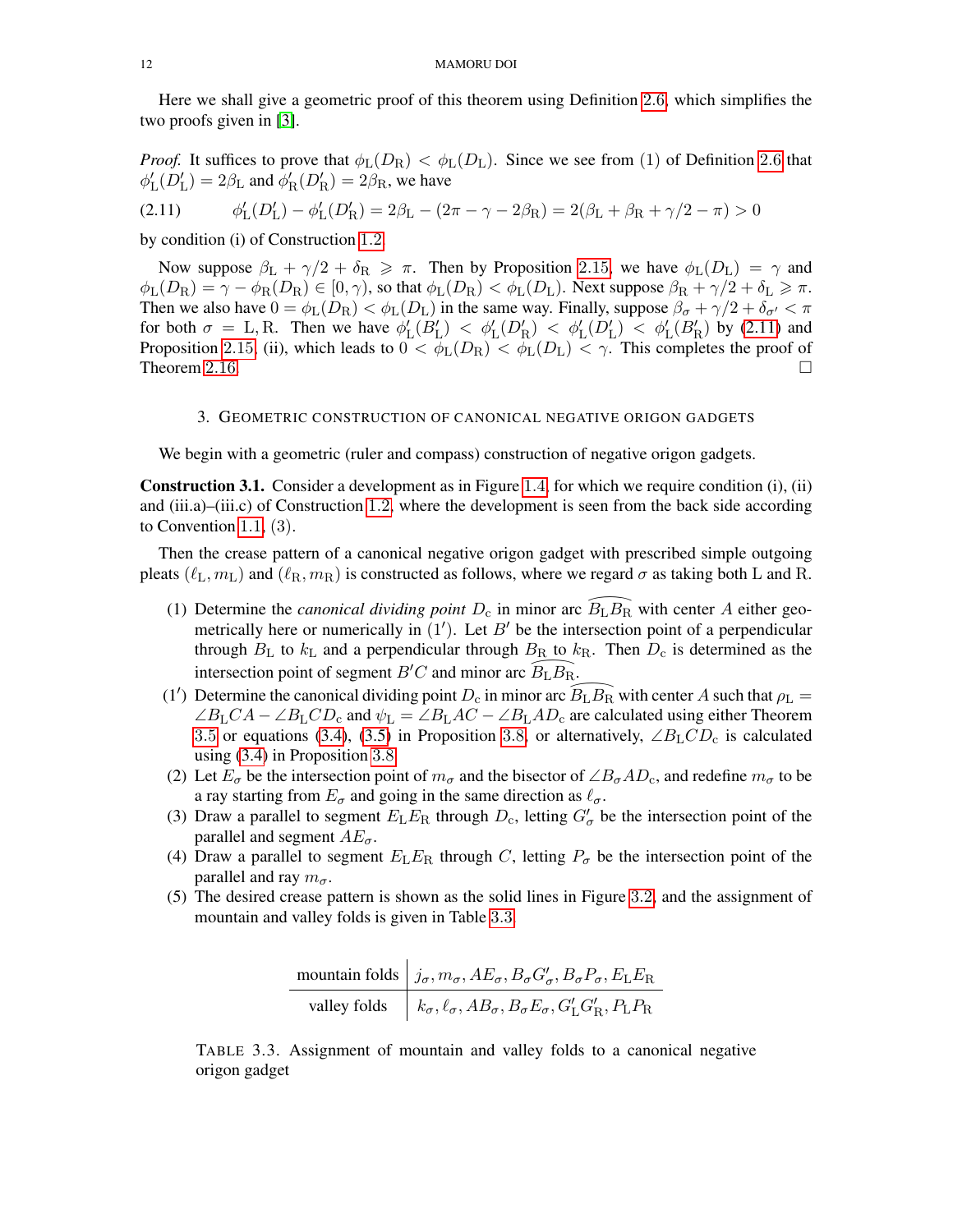

<span id="page-12-3"></span><span id="page-12-1"></span>FIGURE 3.2. Crease pattern of a canonical negative origon gadget

Note that this compass and ruler construction can be also performed easily by origami folds if we are given a flat piece of paper with creases as in Figure [1](#page-2-0).3.

Now let us find an equation which  $\psi_{\rm L} = \psi_{\rm L}(D_{\rm c})$  or  $\rho_{\rm L} = \rho_{\rm L}(D_{\rm c})$  in Construction [3](#page-11-0).1 satisfies. In the resulting extrusion, noting that ridge  $AB$  overlaps with  $AD<sub>c</sub>$ , we need

$$
\angle AD_{\rm c}G_{\rm R} = \angle ABC_{\rm R}.
$$

This is rewritten as

<span id="page-12-2"></span>(3.2) 
$$
e(\overrightarrow{D_{c}A}) \cdot e(\overrightarrow{E_{L}E_{R}}) = e(\overrightarrow{BA}) \cdot e(\overrightarrow{E_{L}E_{R}}),
$$

where where  $e(\vec{v})$  denotes a unit direction vector of  $\vec{v}$ , i.e.,  $e(\vec{v}) = \vec{v}/|v|$ , and  $\overrightarrow{BA}$  is a 3D vector in the resulting extrusion while  $\overline{D_cA}$  is a 2D vector in the development. Finally, we find a desired equation of  $\rho_L = \rho_L(D_c)$  as follows.

Theorem 3.4 ([\[4\]](#page-16-2), Section 3.3). *Equation* [\(3.2\)](#page-12-2) *(and also equation* [\(3.1\)](#page-12-3)*) is equivalent to*

(3.3) (V<sup>1</sup> − rV2) · tan ρ<sup>L</sup> = W,

*where*  $r$  *is given by* [\(2.3\)](#page-5-3)*, and*  $V_1$ ,  $V_2$ ,  $W$  *are given by* 

<span id="page-12-4"></span>
$$
V_1 = \sin(\beta_{\rm L} + \gamma_{\rm L})\cos\beta_{\rm R} + \sin(\beta_{\rm R} + \gamma_{\rm R})\cos\beta_{\rm L},
$$
  
\n
$$
V_2 = \sin(\beta_{\rm L} + \beta_{\rm R} + \gamma),
$$
  
\n
$$
W = \cos(\beta_{\rm L} + \gamma_{\rm L})\cos\beta_{\rm R} - \cos(\beta_{\rm R} + \gamma_{\rm R})\cos\beta_{\rm L}.
$$

We have the existence and uniquess of a solution of  $(3.3)$  as follows.

<span id="page-12-0"></span>**Theorem 3.5** ([\[4\]](#page-16-2), Theorem 3.26). *Suppose*  $\alpha$ ,  $\beta_L$ ,  $\beta_R$ ,  $\delta_L$  *and*  $\delta_R$  *satisfy conditions* (i), (ii) *and* (iii.a)–(iii.c) *of Construction* [1](#page-1-1).2*. Then there exists a solution*  $\rho_L \in (\gamma_R + \delta_R - \pi/2, \pi/2 - \gamma_L - \delta_L)$ *of equation* [\(3.3\)](#page-12-4)*, which is given by*

$$
\rho_{\rm L} = \tan^{-1}\left(\frac{W}{V_1 - rV_2}\right).
$$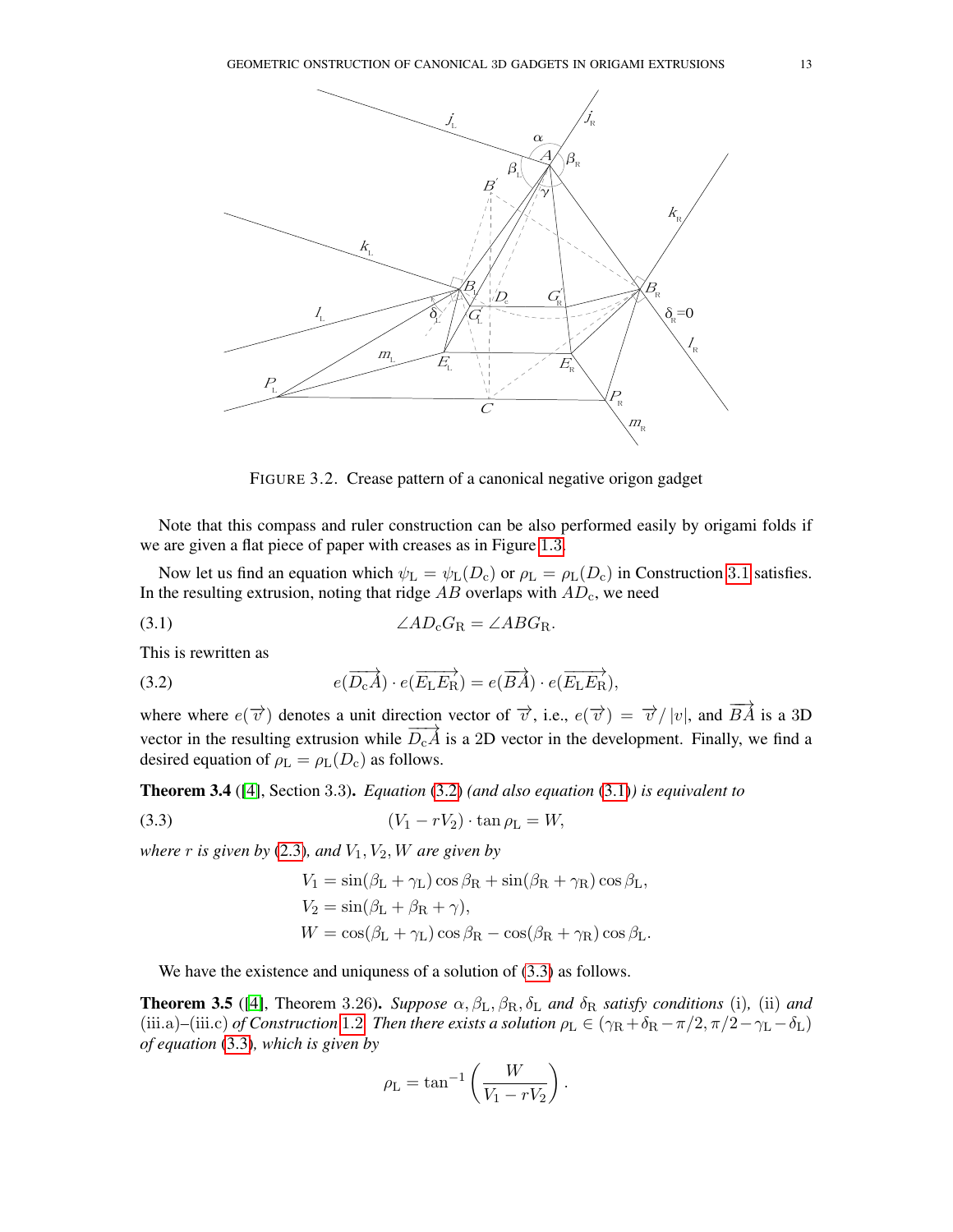*Thus there exists a unique point* D<sup>c</sup> *in open minor arc* \_BLB<sup>R</sup> \ {BL, BR} *with center* <sup>A</sup> *such that*  $\rho_{\rm L} = \rho_{\rm L}(D_{\rm c})$ *, and*  $\psi_{\rm L} = \psi_{\rm L}(D_{\rm c}) \in (-\gamma_{\rm R}, \gamma_{\rm L})$  *given by* 

$$
\psi_{\rm L} = \sin^{-1}(r\sin\rho_{\rm L}) - \rho_{\rm L}
$$

*is a unique solution of* [\(3.1\)](#page-12-3)*.*

<span id="page-13-4"></span>**Lemma [3](#page-11-0).6.** In the crease pattern resulting in Construction 3.1 using  $D_c$  given in procedure (1),  $s$ egment  $G'_{\rm L} G'_{\rm R}$  is perpendicular to segment  $B'C$ .

*Proof.* This is obvious because  $E_L E_R$  is a perpendicular bisector of  $CD_c$  and  $G'_L G'_R$  is parallel to  $E_{\rm L}E_{\rm R}$ .

Now we prove the equivalence of the geometric and the numerical definition of the canonical dividing point  $D_{\rm c}$ .

<span id="page-13-0"></span>**Theorem [3](#page-11-0).7.** In Construction 3.1, the canonical dividing point  $D_c$  given geometrically in proce*dure*  $(1)$  *is always constructible, and is the same as that given numerically in procedure*  $(1')$ *.* 

*dure* (1) *is always constructible, and is the same as that given numerically in procedure* (1').<br>*Proof.* Since minor arc  $\widehat{B_{\rm L}}B_{\rm R}$  with center A is contained in quadrilateral  $B'B_{\rm L}CB_{\rm R}$ , segment  $B'C$ intersects minor arc  $B_{\rm L}B_{\rm R}$ , which yields the constructiblity of  $D_{\rm c}$  in (1). arc  $\widehat{B_L B_R}$  with center A is contained in quadrilateral  $\widehat{B_L B_R}$ , which yields the constructiblity of  $D_c$  in (1).

Let  $\text{proj}_{A,0}$  be the orthogonal projection of the resulting extrusion to the crease pattern in the bottom plane  $\{z = 0\}$  which fixes A and preserves the angles of the bottom edges. Then in the process of folding the gadget, the projection  $\text{proj}_{A,0}(D_c)$  of point  $D_c$  starts from  $D_c$  and arrives at B' in segment  $D_cB'$  as segment  $AD_c$  rotates around  $G'_LG'_R$  because  $D_cB'$  is perpendicular to  $G'_{\rm L}G'_{\rm R}$  by Lemma [3](#page-13-4).6. Thus  $D_{\rm c}$  satisfies equation [\(3.1\)](#page-12-3). By the uniqueness of the solution of (3.1) given in Theorem [3](#page-12-0).5, this  $D_c$  determined in (1) coincides with that in (1'). This completes the proof of Theorem [3](#page-13-0).7.

Thus we have the following expression of  $\angle B_{\rm L}CD_{\rm c}$ , which also gives  $\rho_{\rm L}$  in procedure (1') of Construction [3](#page-11-0).1.

 $\frac{1}{2}$   $\frac{1}{2}$ 

.

<span id="page-13-3"></span>**Proposition 3.8.** *We calculate* ∠ $B<sub>L</sub>CD<sub>c</sub>$  *and* ∠ $B<sub>R</sub>CD<sub>c</sub>$  *as* 

<span id="page-13-1"></span>
$$
\tan \angle B_{\rm L}CD_{\rm c} = \tan \angle B_{\rm L}CB' = \frac{\sin \alpha}{\sin \alpha} \cdot \frac{\sin(\beta_{\rm L} - \sigma_{\rm L})}{\sin(\gamma/2 + \delta_{\rm R})} \cdot \cos(\beta_{\rm L} - \delta_{\rm L})},
$$
\n
$$
\tan \angle B_{\rm R}CD_{\rm c} = \tan \angle B_{\rm R}CB' = \frac{\sin(\beta_{\rm R} + \gamma/2)}{\sin(\alpha + \beta_{\rm L} + \delta_{\rm R})} \cdot \frac{\sin(\beta_{\rm R} - \delta_{\rm R})}{\sin(\beta_{\rm R} + \gamma/2)} \cdot \frac{\sin(\gamma/2 + \delta_{\rm L})}{\sin(\gamma/2 + \delta_{\rm L})} + \cos(\beta_{\rm R} - \delta_{\rm R})}.
$$

*Thus using* [\(3.4\)](#page-13-1)*, we can calculate*  $\rho_L$  *and*  $\rho_R$  *by* 

<span id="page-13-2"></span>(3.5) 
$$
\rho_{\rm L} = \frac{\pi}{2} - (\gamma_{\rm L} + \delta_{\rm L} + \angle B_{\rm L}CD_{\rm c}), \quad \rho_{\rm R} = (\gamma_{\rm R} + \delta_{\rm R} + \angle B_{\rm R}CD_{\rm c}) - \frac{\pi}{2}.
$$

*Proof.* For  $\sigma = L, R$ , let

$$
b_{\sigma} = |B_{\sigma}B'|
$$
,  $c_{\sigma} = |B_{\sigma}C|$ ,  $d = |B_{\text{L}}B_{\text{R}}|$  and  
 $\varphi_{\sigma} = \angle B_{\sigma}B'C$ ,  $\theta_{\sigma} = \angle B_{\sigma}CB'$ .

Noting that  $\angle B'B_{\sigma}C = \pi - (\beta_{\sigma} - \delta_{\sigma})$ , so that  $\varphi_{\sigma} + \theta_{\sigma} = \beta_{\sigma} - \delta_{\sigma}$ , we have

$$
b_{\sigma} : c_{\sigma} = \sin \theta_{\sigma} : \sin \varphi_{\sigma} = \sin \theta_{\sigma} : \sin(\beta_{\sigma} - \delta_{\sigma} - \theta_{\sigma})
$$
  
=  $\sin \theta_{\sigma} : \sin(\beta_{\sigma} - \delta_{\sigma}) \cos \theta_{\sigma} - \cos(\beta_{\sigma} - \delta_{\sigma}) \sin \theta_{\sigma}$   
=  $1 : \sin(\beta_{\sigma} - \delta_{\sigma}) / \tan \theta_{\sigma} - \cos(\beta_{\sigma} - \delta_{\sigma}),$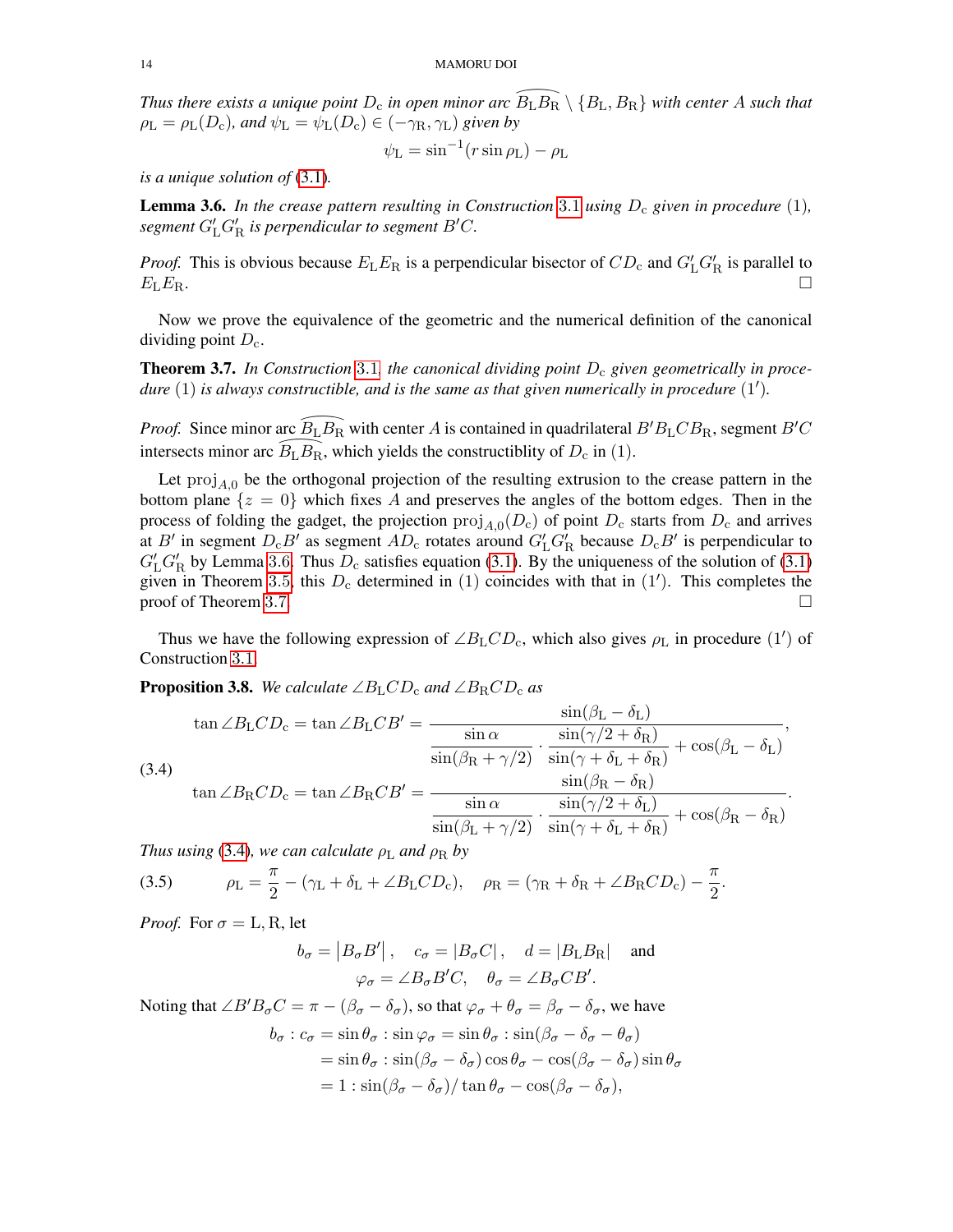which gives that

(3.6) 
$$
\tan \theta_{\sigma} = \frac{\sin(\beta_{\sigma} - \delta_{\sigma})}{c_{\sigma}/b_{\sigma} + \cos(\beta_{\sigma} - \delta_{\sigma})}.
$$

On the other hand, since we see easily that

<span id="page-14-2"></span>
$$
\angle B_{\text{L}}B'B_{\text{R}} = \pi - \alpha, \quad \angle B'B_{\sigma}B_{\sigma'} = \beta_{\sigma} + \gamma/2, \quad \text{and}
$$
  

$$
\angle B_{\text{L}}CB_{\text{R}} = \pi - (\gamma + \delta_{\text{L}} + \delta_{\text{R}}), \quad \angle CB_{\sigma}B_{\sigma'} = \gamma/2 + \delta_{\sigma},
$$

we have

<span id="page-14-3"></span>
$$
b_{\sigma} : d = \sin \angle B'B_{\sigma'}B_{\sigma} : \sin \angle B_{\mathcal{L}}B'B_{\mathcal{R}} = \sin(\beta_{\sigma'} + \gamma/2) : \sin \alpha,
$$
  

$$
c_{\sigma} : d = \sin \angle CB_{\sigma'}B_{\sigma} : \sin \angle B_{\mathcal{L}}CB_{\mathcal{R}} = \sin(\gamma/2 + \delta_{\sigma'}) : \sin(\gamma + \delta_{\mathcal{L}} + \delta_{\mathcal{R}}),
$$

so that

(3.7) 
$$
\frac{c_{\sigma}}{b_{\sigma}} = \frac{d}{b_{\sigma}} \cdot \frac{c_{\sigma}}{d} = \frac{\sin \alpha}{\sin(\beta_{\sigma'} + \gamma/2)} \cdot \frac{\sin(\gamma/2 + \delta_{\sigma'})}{\sin(\gamma + \delta_{\rm L} + \delta_{\rm R})}
$$

<span id="page-14-1"></span>Then combining [\(3.6\)](#page-14-2) and [\(3.7\)](#page-14-3) gives [\(3.4\)](#page-13-1) as desired. This completes the proof of Proposition  $3.8.$  $3.8.$ 

### 4. EXISTENCE OF THE CANONICAL POSITIVE ORIGON GADGETS

It is natural to ask whether there exists a positive origon gadget with the same dividing point as a canonical negative one. The following result gives an affirmative answer to this question.

<span id="page-14-0"></span>**Theorem 4.1.** Let  $D_c$  be the canonical dividing point given geometrically in procedure  $(1)$  or *numerically in procedure* (1') *of Construction* [3](#page-11-0).1*. Also, for*  $\sigma = L, R$  *let*  $D_{\sigma}$  *be the point given geometrically in Definition* [2](#page-5-0).1 *or* 2.6*, or given by*  $\phi_{\sigma}(D_{\sigma}) = 2\zeta_{\sigma}$ *, where*  $\zeta_{\sigma}$  *is given in Proposition* [2](#page-4-1).3*. Then we have*  $\phi_L(D_R) < \phi_L(D_c) < \phi_L(D_L)$ *. Thus we obtain a positive origon gadget with*  $D = D_c$  by Construction [2](#page-6-0).8.

*Proof.* Let  $B'_{\text{L}}$  and  $B'_{\sigma}$  be as in Definition [2](#page-5-0).6. Note that B' does not coincide with  $D'_{\text{L}}$  or  $D'_{\text{R}}$ because if  $B' = D'_\sigma$  for either  $\sigma$ , then we have  $D'_L = D'_R$ , which contradicts Theorem 2.[12](#page-8-3). Thus it suffices to prove that  $\phi_L(D_R) < \phi_L(D_c)$ . Indeed, by a symmetric argument interchanging L and R, we also find that  $\phi_R(D_L) < \phi_R(D_c)$ , which is equivalent to  $\phi_L(D_c) < \phi_L(D_L)$ .

By Proposition 2.[15](#page-9-2), we consider the two cases  $\beta_R + \gamma/2 + \delta_L \ge \pi$  and  $\beta_R + \gamma/2 + \delta_L < \pi$ , which are equivalent to  $\phi'_{L}(D'_{R}) \leq \phi'_{L}(B'_{L})$  and  $\phi'_{L}(B'_{L}) < \phi'_{L}(D'_{R})$  respectively. On the other hand, we see that  $\phi'_{L}(B'_{L}) \leq \phi'_{L}(D'_{L})$  and  $\phi'_{L}(D'_{R}) \leq \phi'_{L}(B'_{R})$ , and  $\phi'_{L}(D'_{R}) < \phi'_{L}(D'_{L})$  always hold from Proposition 2.[15](#page-9-2) and Theorem 2.[12](#page-8-3) respectively.

First suppose  $\phi'_{L}(D'_{R}) \leq \phi'_{L}(B'_{L}) < \phi'_{L}(D'_{L})$ . Then we have  $0 = \phi_{L}(D_{R}) < \phi_{L}(D_{L})$ . Meanwhile, since B' lies strictly in side  $D'_{L}B_{L}$  of  $\triangle C B_{L}D'_{L}$ , we have  $\phi_{L}(D_{c}) > 0$ . Thus we have  $\phi_L(D_L) < \phi_L(D_c)$  as desired.

Next suppose  $\phi'_{L}(B'_{L}) < \phi'_{L}(D'_{R}) < \phi'_{L}(D'_{L})$ , where  $\phi'_{L}(D'_{R}) < \phi'_{L}(B'_{R})$  also holds due to Proposition 2.[15](#page-9-2). Then since  $\vec{B}'$  lies strictly in side  $D'_R B_R$  of  $\triangle CD'_R \overline{B}_R$ , we have  $\phi_L(D_R)$  <  $\phi_{\rm L}(D_{\rm c})$  as desired.

This completes the proof of Theorem [4](#page-14-0).1.  $\Box$ 

We shall say that a positive origon gadget obtained in Construction [2](#page-6-0).8 by setting  $D = D<sub>c</sub>$  is a *canonical* positive origon (gadget), whose existence is ensured by Theorem [4](#page-14-0).1. Also, we shall say that the canonical positive and negative origon resulting from a common development as in Figure [1](#page-2-0).3 together forms a *canonical pair*. We show in Figure [4](#page-15-0).2 the canonical positive origon obtained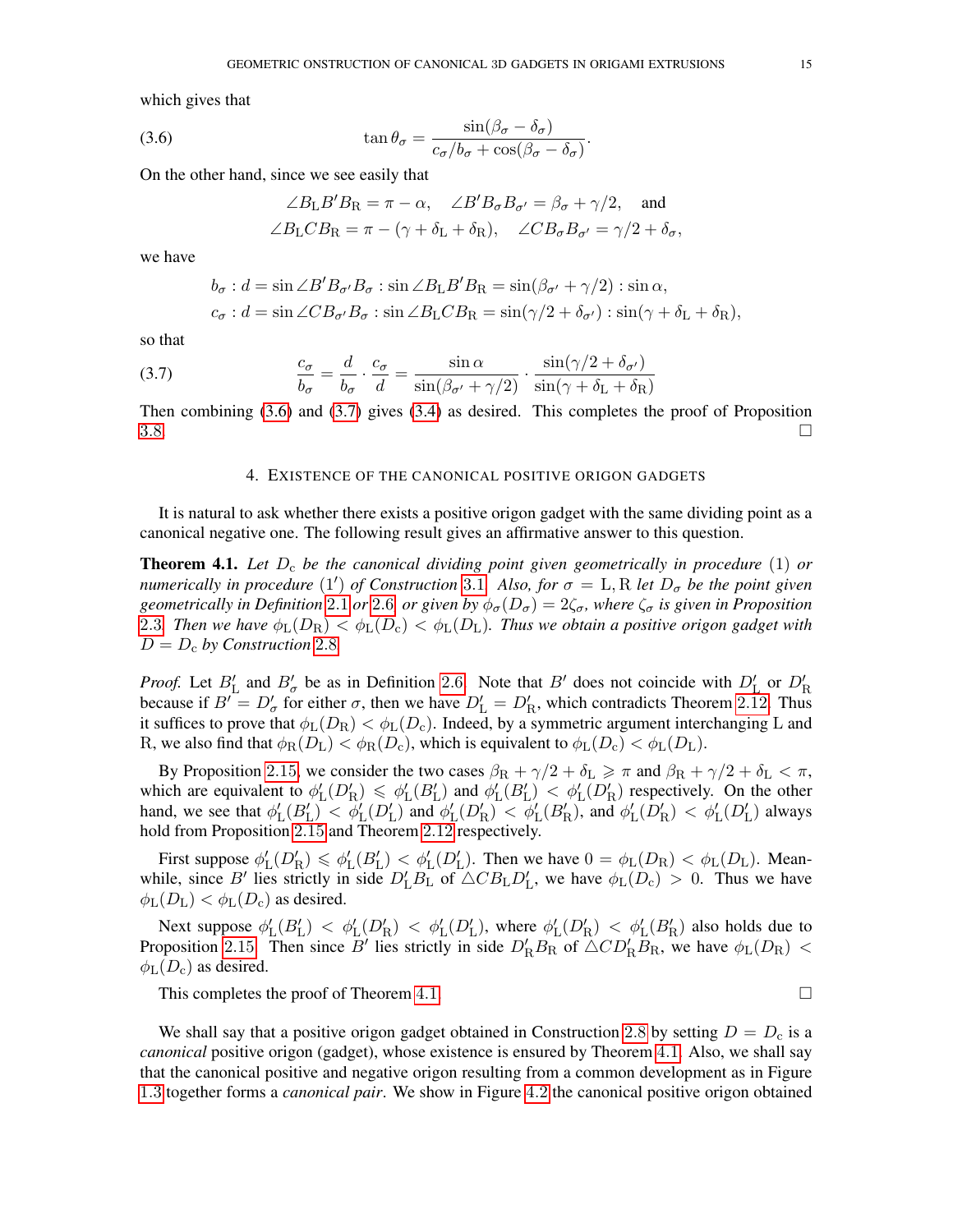

<span id="page-15-0"></span>FIGURE 4.2. Crease pattern of a canonical positive origon gadget

from the development in Figure [1](#page-2-0).3, which forms a canonical pair together with the canonical negative one in Figure [3](#page-12-1).2. Noting Convention [1](#page-1-0).1, (3) on the orientation of the development of a 3D gadget, we see that the positive and the negative origon which forms a canonical pair engage with each other.

As an application of canonical pairs of origons, we can construct a positive and a negative extrusion made of origon gadgets from a common crease pattern by replacing each origon with its canonical counterpart as long as there arise no interferences. (For the details of the interferences caused by positive and negative origon gadgets, see [\[3\]](#page-16-1), Section 5 and [\[4\]](#page-16-2), Section 3.4.) In particular, by combining Tables 2.[11](#page-7-1) and 3.[3](#page-11-3), we obtain a 'hybrid' crease pattern from which we can fold both a positive and a negative origon which together form a canonical pair. We show in Table [4](#page-15-1).3 the hybrid creases for a canonical pair. In general,  $G_{\sigma}$  in the development of the positive origon and

|          | $\delta_{\sigma}=0$                                                                               | $\delta_{\sigma} > 0$                          |  |  |  |
|----------|---------------------------------------------------------------------------------------------------|------------------------------------------------|--|--|--|
| common   | $j_{\sigma}, k_{\sigma}, \ell_{\sigma}, m_{\sigma}, AB_{\sigma}, AE_{\sigma}, E_{\rm L}E_{\rm R}$ |                                                |  |  |  |
|          |                                                                                                   | $B_{\sigma}E_{\sigma}$                         |  |  |  |
| positive | $AD_{\rm c}, B_{\sigma}G_{\sigma}, D_{\rm c}G_{\sigma}$                                           |                                                |  |  |  |
|          | $D_{c}E_{\sigma}$                                                                                 | $B_{\sigma}H_{\sigma}$ , $D_{\rm c}H_{\sigma}$ |  |  |  |
| negative | $B_{\sigma}G_{\sigma}', B_{\sigma}P_{\sigma}, G_{\rm L}'G_{\rm R}', P_{\rm L}P_{\rm R}$           |                                                |  |  |  |
|          |                                                                                                   |                                                |  |  |  |

<span id="page-15-1"></span>TABLE 4.3. Hybrid creases for a canonical pair of a positive and a negative origon gadget

 $G'$  in that of the negative origon are not identical, nor are the creases through  $G_{\sigma}$  and  $G'_{\sigma}$ . However, in the following situation, we can reduce the creases in Table [4](#page-15-1).3.